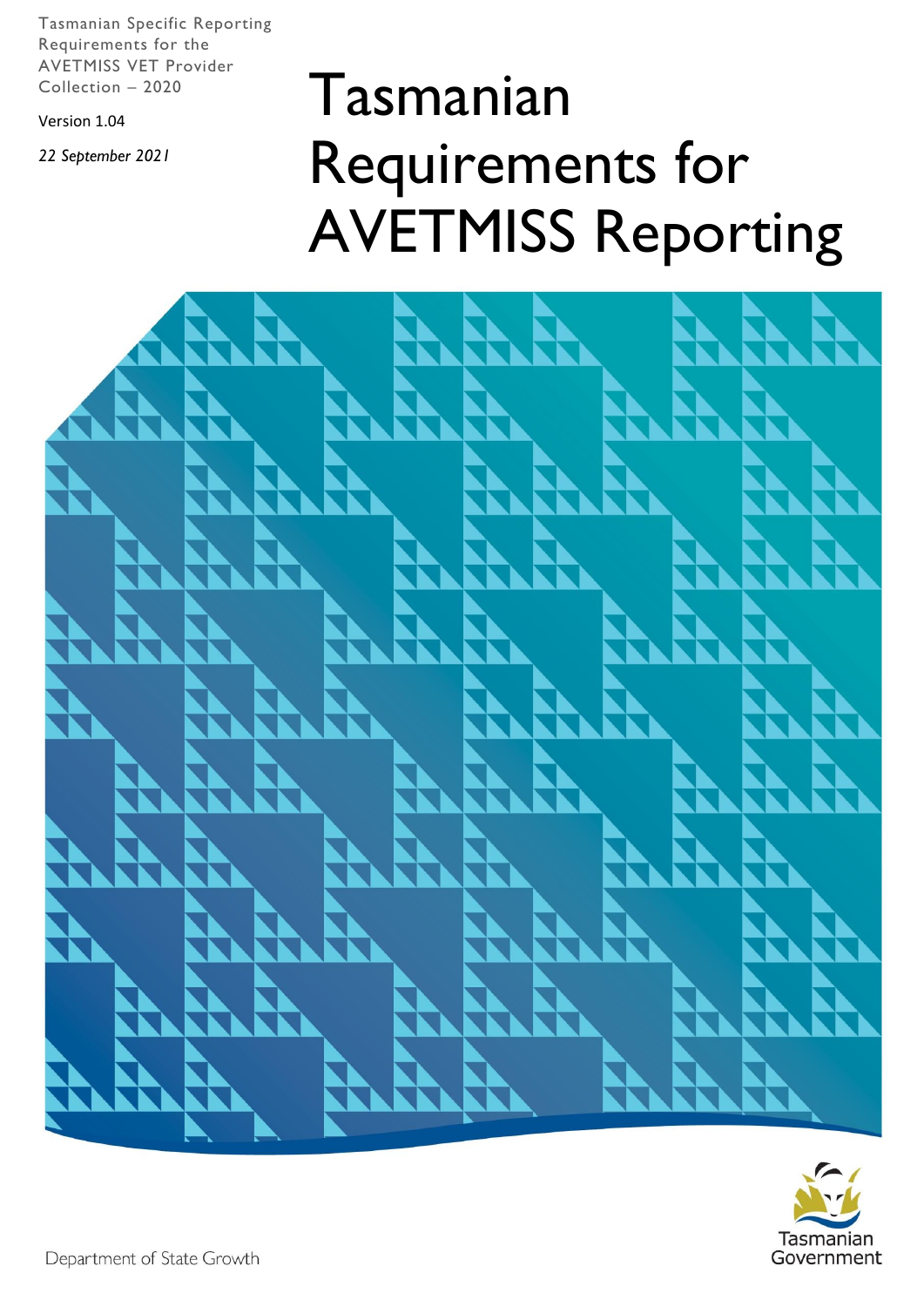# **Contents**

# Document revision history

| <b>Version</b> | Date       | <b>Details</b>                                                                                                                                                                                                                                                                                                                                                                                                                             |
|----------------|------------|--------------------------------------------------------------------------------------------------------------------------------------------------------------------------------------------------------------------------------------------------------------------------------------------------------------------------------------------------------------------------------------------------------------------------------------------|
| 1.0            | 13/9/2019  | First version                                                                                                                                                                                                                                                                                                                                                                                                                              |
| 1.01           | 27/9/2019  | Added guidelines for reporting continuing students from 2019.<br>1.<br>Amended the statement on the NAT00130 file specification about the file<br>2.<br>relationship between the NAT00120 and the NAT00130 (p. 11).                                                                                                                                                                                                                        |
| 1.02           | 27/11/2019 | Altered NAT120 file specification to remove "File Commencement Date" field<br>3.                                                                                                                                                                                                                                                                                                                                                           |
| 1.03           | 04/08/2020 | Added new instructions for DATE PROGRAM COMPLETED field in the NAT00130:<br>4.<br>a. DATE PROGRAM COMPLETED must not be blank if the Program Status Identifier<br>field is 10 - Program completed (issued), or 20 - Program completed (not issued).<br>b. Date Program Completed field should be entered as "01019999" if the Program<br>Status Identifier field is equal to any of the following statuses:<br>30, 40, 41, 42, 50, 70, 85. |
| 1.04           | 22/9/2021  | Altered guidelines for reporting continuing students from 2019.<br>5.<br>Altered Client Industry of Employment, Client Occupation Identifier and<br>6.<br>Income Contingent Loan Indicator descriptions in the NAT80                                                                                                                                                                                                                       |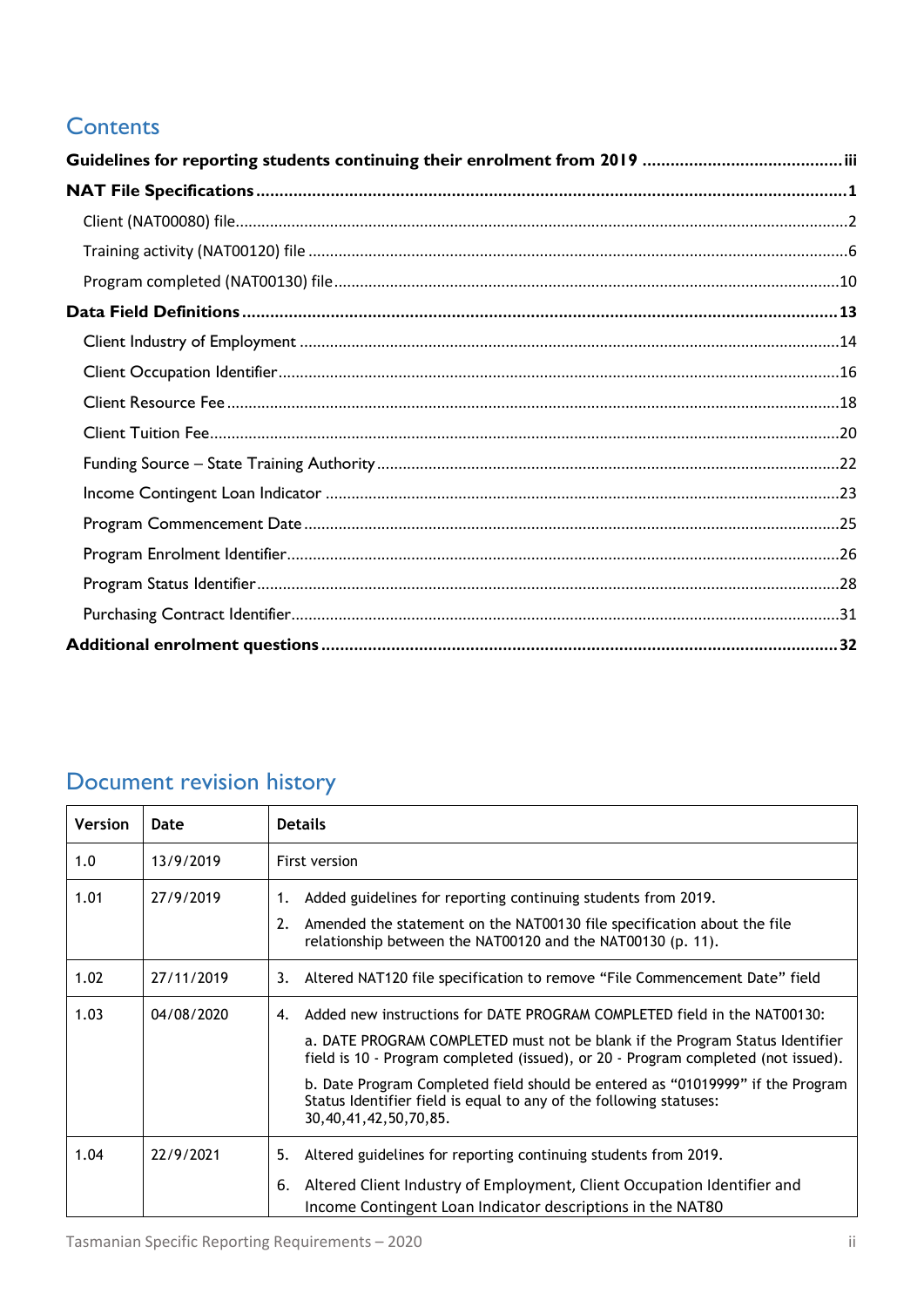|  | Altered Client Tuition Fee and Client Resource Fee descriptions in the NAT120  |
|--|--------------------------------------------------------------------------------|
|  | 8. Altered Client Tuition Fee, Client Resource Fee, Date Program Completed and |
|  | Income Contingent Loan Indicator descriptions in the NAT130                    |

# <span id="page-2-0"></span>Guidelines for reporting students continuing their enrolment from 2019

The following fields will not be required for students who are continuing their enrolment from 2019:

- 1. Client Industry of Employment
- 2. Client Occupation Identifier
- 3. Income Contingent Loan Indicator

In the NAT00120 the following fields will not be required for students who are continuing their enrolment from 2019:

- 1. Client Tuition Fee
- 2. Client Resource Fee

In the NAT00130 the following fields could be filled either with the fee amount or with 00000 for students who are continuing their enrolment from 2019:

- 1. Client Tuition Fee
- 2. Client Resource Fee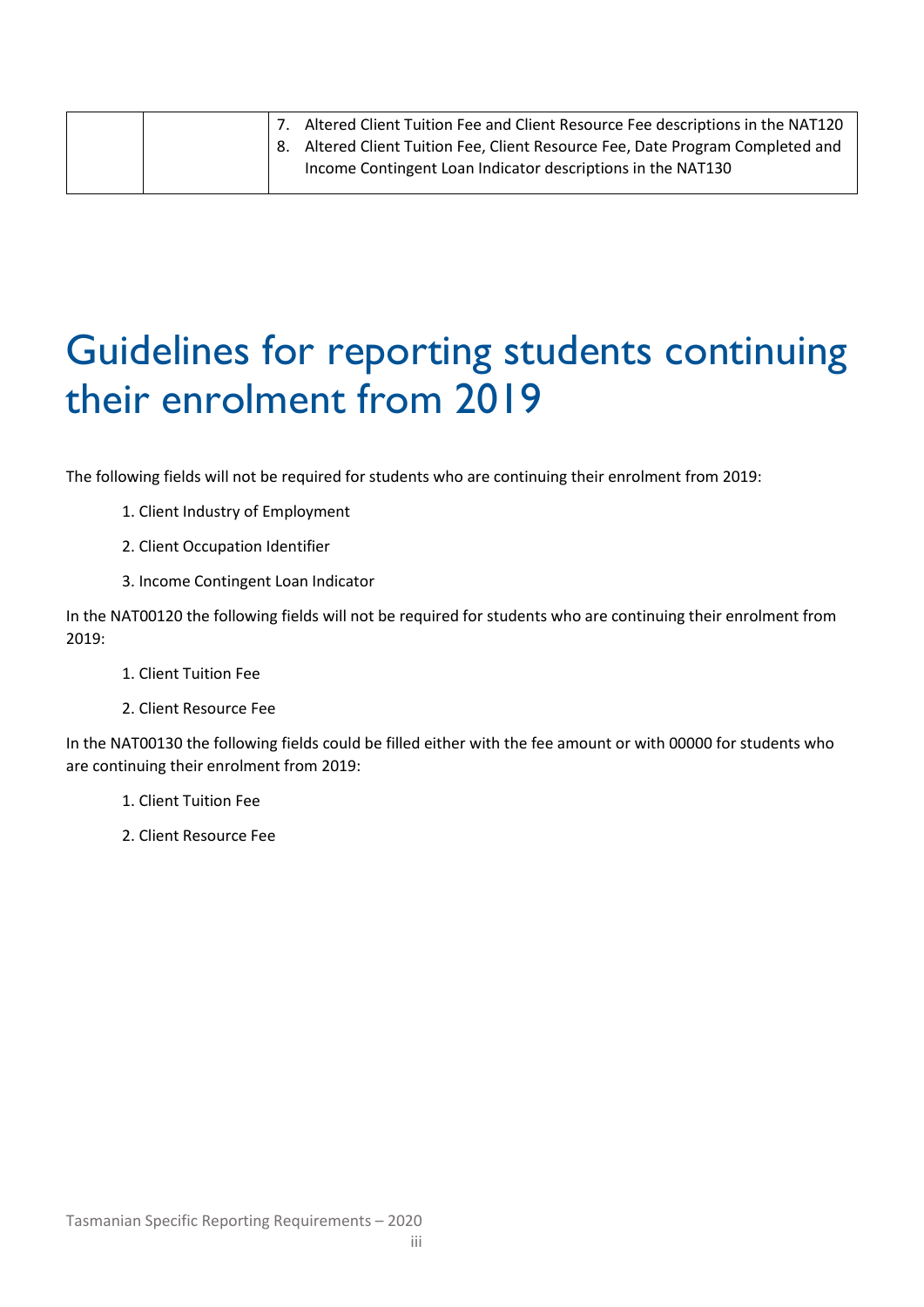# <span id="page-3-0"></span>NAT File Specifications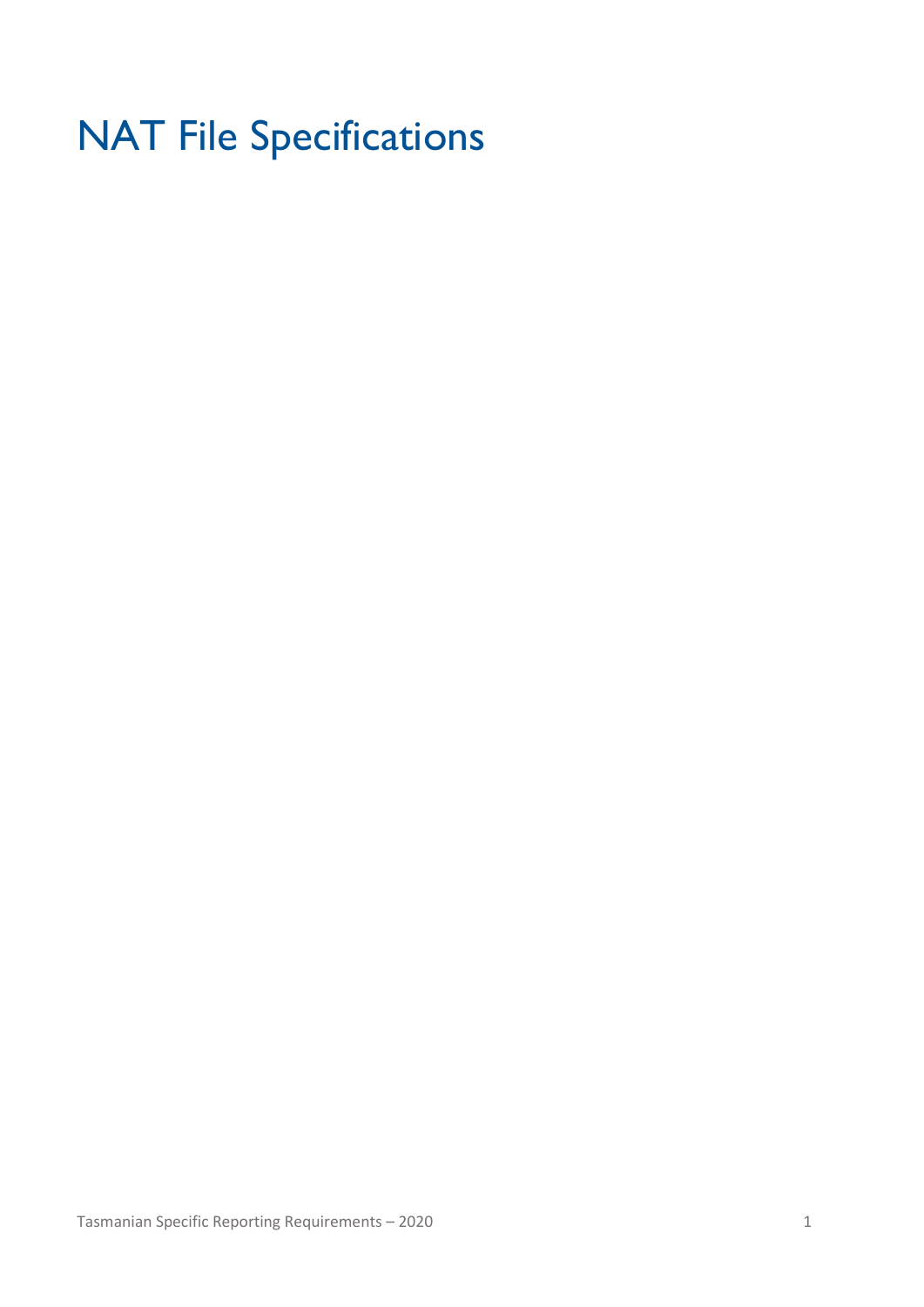#### <span id="page-4-0"></span>**Definition**

The *Client* (NAT00080) file contains a record for each client who has participated in VET activity during the collection period or whose completion of a program of study is reported during the collection period.

A client is an individual who is engaged in, or has completed a program of study.

#### **Context**

The *Client* (NAT00080) file provides information used to monitor client participation patterns.

To protect client privacy, the client's usual address information is geo-coded to aggregated statistical areas. The fields *Address building/property name, Address flat/unit details, Address street number* and *Address street name* will be deleted when state and territory training authorities and direct data submitters submit their data to the National VET Provider Collection.

State and territory training authorities may submit the *Statistical area level 1* and *Statistical area level 2*  identifiers rather than *Address building/property name, Address flat/unit details, Address street number*  and *Address street name.* 

#### **Field table**

Fields shaded in grey may appear in Unique Student Identifier transcripts.

| FIELDS - CLIENT (NAT00080) FILE                                           | <b>POSITION</b> | <b>LENGTH</b>  | <b>TYPE</b> |
|---------------------------------------------------------------------------|-----------------|----------------|-------------|
| Client identifier                                                         | 1               | 10             | A           |
| Name for encryption                                                       | 11              | 60             | A           |
| Highest school level completed identifier                                 | 71              | $\overline{c}$ | A           |
| Gender                                                                    | 73              | 1              | A           |
| Date of birth                                                             | 74              | 8              | A           |
| Postcode                                                                  | 82              | $\overline{4}$ | A           |
| Indigenous status identifier                                              | 86              | 1              | A           |
| Language identifier                                                       | 87              | 4              | A           |
| Labour force status identifier                                            | 91              | 2              | A           |
| Country identifier                                                        | 93              | $\overline{4}$ | Α           |
| Disability flag                                                           | 97              | 1              | A           |
| Prior educational achievement flag                                        | 98              | 1              | A           |
| At school flag                                                            | 99              | 1              | A           |
| Address - suburb, locality or town                                        | 100             | 50             | A           |
| Unique student identifier                                                 | 150             | 10             | A           |
| State identifier                                                          | 160             | 2              | A           |
| Address building/property name                                            | 162             | 50             | A           |
| Address flat/unit details                                                 | 212             | 30             | A           |
| Address street number                                                     | 242             | 15             | A           |
| Address street name                                                       | 257             | 70             | A           |
| Survey contact status                                                     | 327             | 1              | A           |
| Record length for national data collection for training<br>organisations: |                 | 327            |             |
| Statistical area level 1 identifier                                       | 328             | 11             | A           |
| Statistical area level 2 identifier                                       | 339             | 9              | A           |
| <b>Client Industry of Employment</b>                                      | 348             | 1              | A           |
| <b>Client Occupation Identifier</b>                                       | 349             | 1              | N           |
| Carriage return/line feed (ASCII 13/10):                                  |                 | $\overline{2}$ |             |

#### *STATE SPECIFIC REQUIREMENTS FOR TASMANIA APPEAR IN BLUE*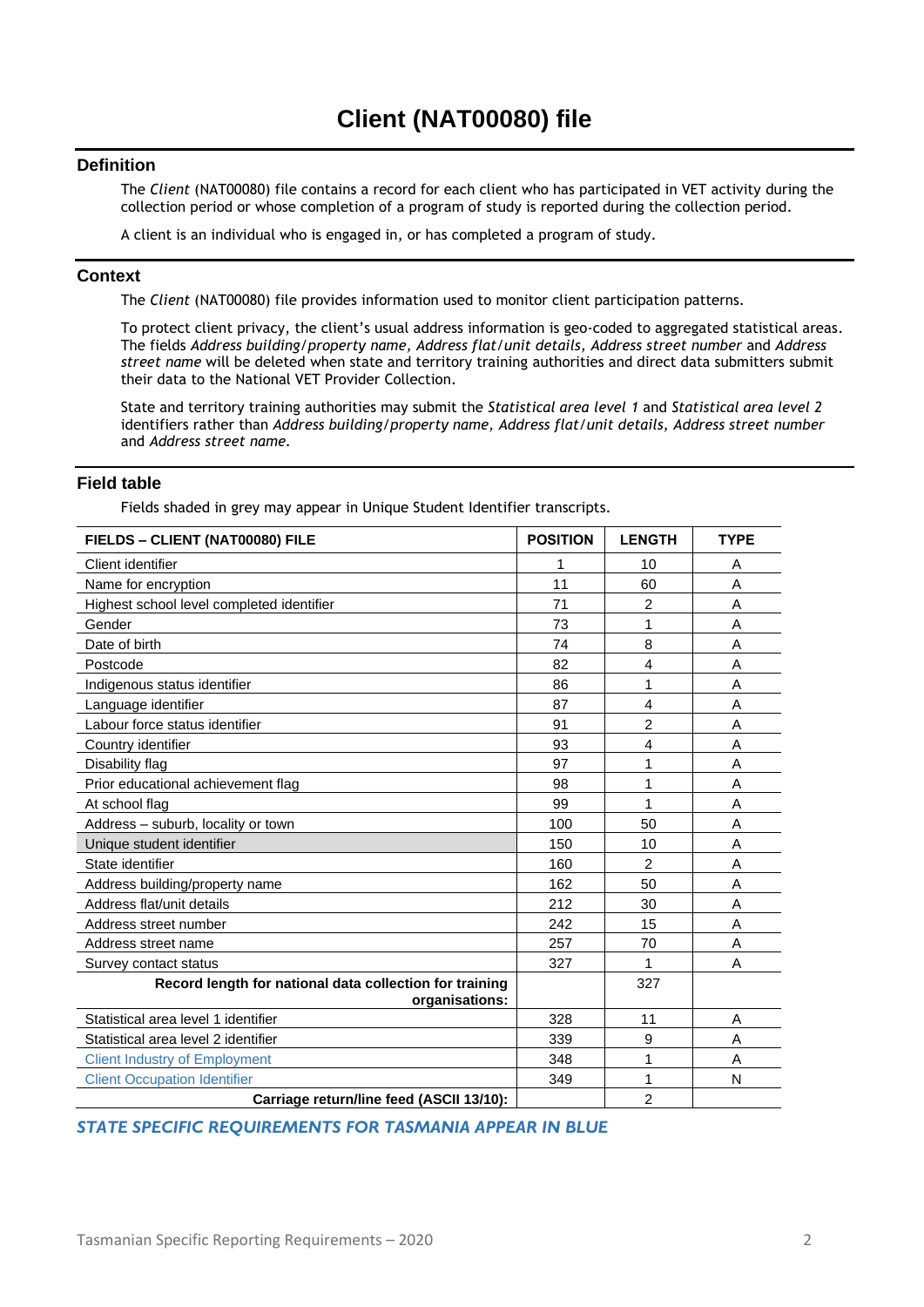#### **File relationships**

If *Client identifier* exists with a *Disability flag* of 'Y' in the *Client* (NAT00080*)* file there must be at least one corresponding record in the:

*Disability* (NAT00090) file.

If *Client identifier* exists with a *Prior educational achievement flag* of 'Y' in the *Client* (NAT00080) file there must be at least one corresponding record in the:

*Prior educational achievement* (NAT00100) file.

If the training organisation is submitting to a state or training authority under a contractual obligation then, for each *Client identifier* in the *Client* (NAT00080) file, there must be at least one corresponding record in the *Client postal details* (NAT00085) file. Training organisations submitting directly to NCVER do not provide the *Client postal details* (NAT00085) file.

The *Client* (NAT00080) file must contain one record for each *Client identifier* reported in either the *Training activity* (NAT00120) file or the *Program completed* (NAT00130) file.

#### **Rules**

**Only one record per** *Client identifier* **in this file.**

#### **ADDRESS (ALL ADDRESS FIELDS)**

*Address* must represent the client's usual residential address.

The intent of 'usual' residential address is to report the address where the client usually resides rather than a temporary address a client relocates to for training, work or other purposes.

The usual address must be a physical address (street number and name) and not a post office box.

Most states and territories are using an address identification system in rural areas to facilitate emergency services coordination such as the 'Rural property addressing' or 'numbering' systems. This is the preferred residential street address for clients from rural areas where available.

#### **ADDRESS BUILDING/PROPERTY NAME**

#### **This field may be blank.**

*Address building/property name* must comply with rules listed in *Address.*

#### **ADDRESS FLAT/UNIT DETAILS**

**This field may be blank.**

*Address flat/unit details* must comply with rules listed in *Address.*

#### **ADDRESS – SUBURB, LOCALITY OR TOWN**

#### **This field must not be blank when postcode is listed on Australia Post.**

*Address — suburb, locality or town* must comply with rules listed in *Address*. This field must be part of a valid postcode-address location combination as listed by Australia Post. If the postcode is 'OSPC' or '@@@@' and an Australian location or international equivalent is not available, then 'Not specified' may be entered in this field.

#### **ADDRESS STREET NAME**

#### **This field must not be blank.**

*Address street name* must comply with rules listed in *Address.*

*Address street name* should be 'not specified' for clients who do not provide residential address details, whose address does not contain a street address (e.g. clients from Aboriginal communities) or whose usual residential address is not in Australia (e.g. overseas students).

#### **ADDRESS STREET NUMBER**

#### **This field must not be blank.**

*Address street number* must comply with the rules listed in *Address.*

*Address street number* should be 'not specified' for clients who do not provide residential address details or clients whose address does not contain a street address (e.g. clients from Aboriginal communities).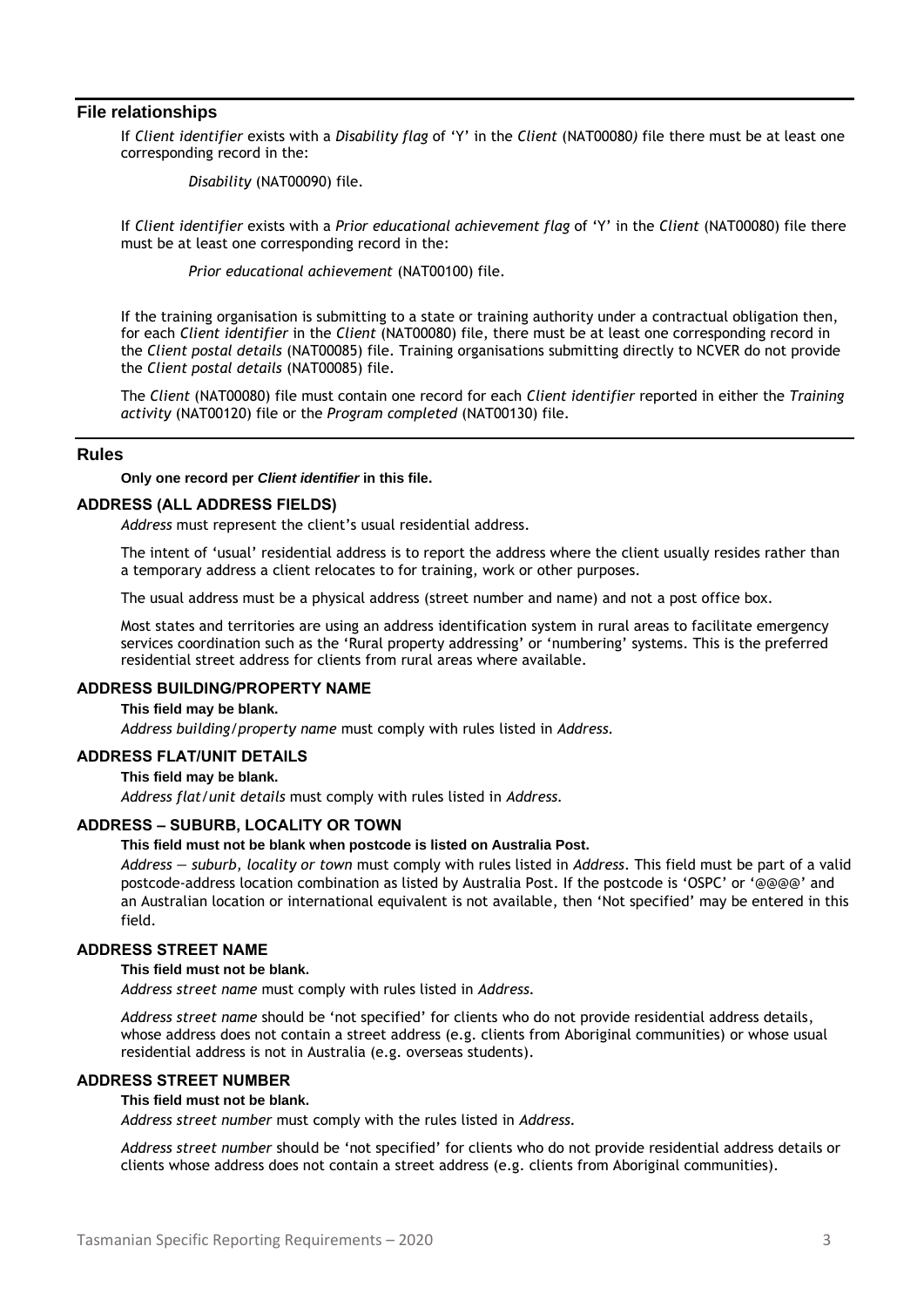#### **AT SCHOOL FLAG**

#### **This field must not be blank.**

When submitting to the National VET in Schools Collection, *At school flag* must be 'Y' if *School type identifier* is '21 — School — Government', '25 — School — Catholic' or '27 — School — Independent' in the *Training activity* (NAT00120) file.

#### **CLIENT IDENTIFIER**

#### **This field must not be blank.**

The *Client* (NAT00080) file must contain one record for each unique *Client identifier* reported in either the *Training activity* (NAT00120) file or the *Program completed* (NAT00130) file.

*Client identifiers* included in the *Client* (NAT00080) file must exist in the *Client postal details* (NAT00085) file.

#### **CLIENT INDUSTRY OF EMPLOYMENT**

**This field must not be blank** for training activity in receipt of funding from Skills Tasmania. **This field may be blank** for fee-for-service training activity or for those students who are continuing their enrolment from 2019.

#### **CLIENT OCCUPATION IDENTIFIER**

**This field must not be blank** for training activity in receipt of funding from Skills Tasmania. **This field may be blank** for fee-for-service training activity or for those students who are continuing their enrolment from 2019.

#### **COUNTRY IDENTIFIER**

#### **This field must not be blank.**

*Country identifier* specifies the country of birth of a client in the *Client* (NAT00080) file.

If *Country identifier* is inadequately described, the *Country identifier* must be '0000'.

If *Country identifier* is unknown, the *Country identifier* must be '@@@@'.

#### **DATE OF BIRTH**

**This field must not be blank.**

#### **DISABILITY FLAG**

**This field must not be blank.**

#### **GENDER**

**This field must not be blank.**

#### **HIGHEST SCHOOL LEVEL COMPLETED IDENTIFIER**

**This field must not be blank.**

#### **INCOME CONTINGENT LOAN INDICATOR**

**This field must not be blank** for training activity in receipt of funding from Skills Tasmania. **This field may be blank** for fee-for-service training activity or for those students who are continuing their enrolment from 2019.

#### **INDIGENOUS STATUS IDENTIFIER**

**This field must not be blank.**

#### **LABOUR FORCE STATUS IDENTIFIER**

**This field must not be blank** when submitting to the National VET Provider Collection.

**This field may be blank** when submitting to the National VET in Schools Collection.

#### **LANGUAGE IDENTIFIER**

**This field must not be blank.**

#### **NAME FOR ENCRYPTION**

**This field must not be blank.**

#### **POSTCODE**

#### **This field must not be blank.**

*Postcode* must comply with rules listed in *Address.*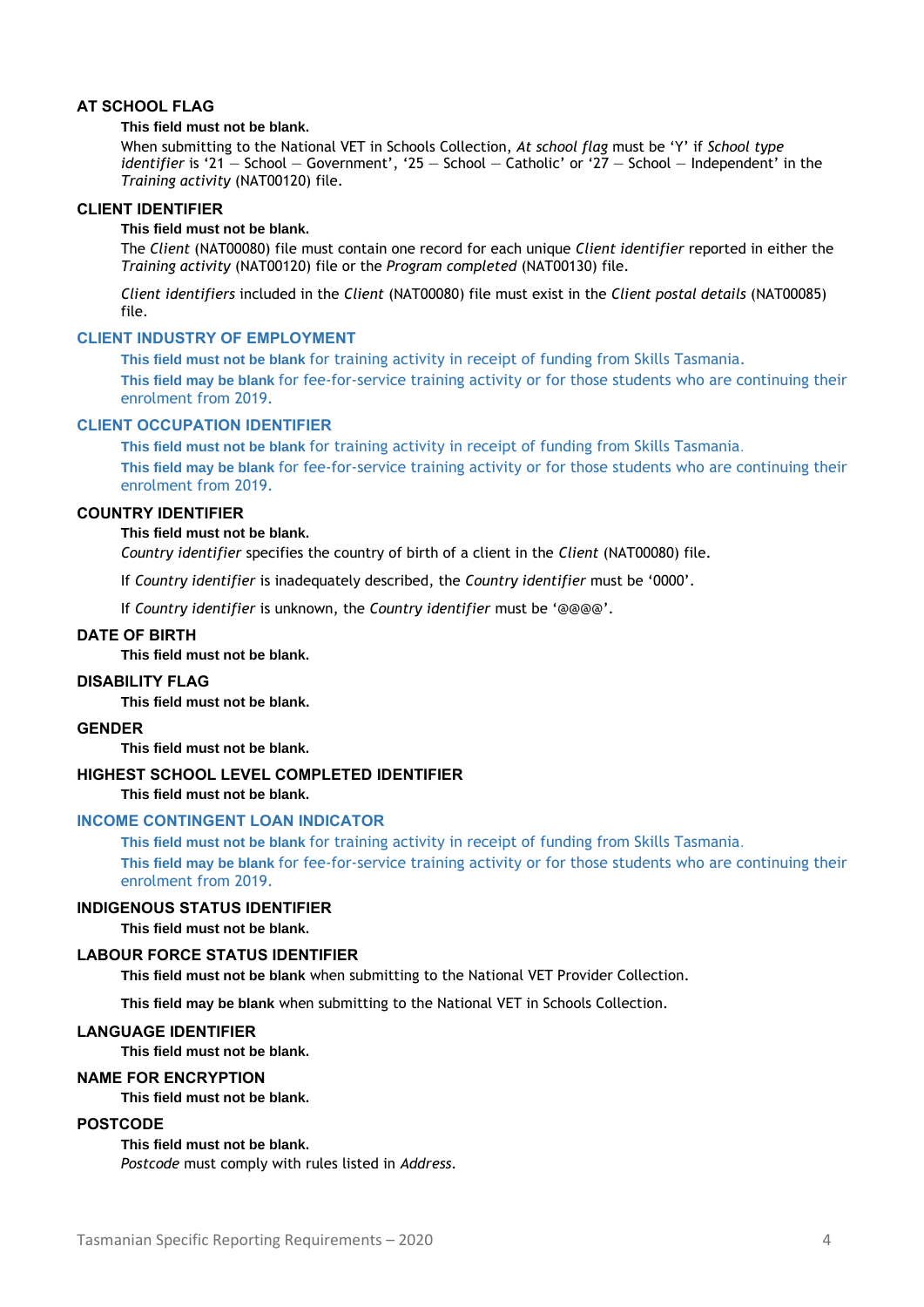*Postcode* must be an Australia Post postcode of a physical street address and not a postcode of a post office box address or a large volume receiver (LVR).

*Postcode* must be 'OSPC — Overseas address location' for international clients, irrespective of the postcode used in the overseas address or the client's temporary address in Australia.

#### **PRIOR EDUCATIONAL ACHIEVEMENT FLAG**

**This field must not be blank.**

#### **STATE IDENTIFIER**

#### **This field must not be blank.**

*State identifier* must comply with rules listed in *Address.*

If *Postcode* is 'OSPC — Overseas address location' in the *Client* (NAT00080) file, *State identifier* must be '99 — Other (overseas but not an Australian territory or dependency)'.

#### **STATISTICAL AREA LEVEL 1 IDENTIFIER**

#### **This field may be blank.**

This field is only to be used by state or territory training authorities when submitting data to NCVER. *Statistical area level 1 identifier* must be a valid 11-digit identifier as allocated in the Australian Bureau of Statistics' *Australian Statistical Geography Standard* (ASGS), ABS catalogue no.1270.0, 2011. This field is not required by registered training organisations.

#### **STATISTICAL AREA LEVEL 2 IDENTIFIER**

#### **This field may be blank.**

This field is only to be used by state or territory training authorities when submitting data to NCVER. *Statistical area level 2 identifier* must be a valid 9-digit identifier as allocated in the Australian Bureau of Statistics' *Australian Statistical Geography Standard* (ASGS), ABS catalogue no.1270.0, 2011. This field is not required by registered training organisations.

#### **SURVEY CONTACT STATUS**

**This field may be blank** for the National VET Provider Collection if *date of birth* indicates that a client is under the age of 15 at the end of the collection year.

**This field may be blank** in the National VET in Schools Collection**.**

#### **UNIQUE STUDENT IDENTIFIER**

**This field must not be blank** under the requirements outlined in the Student Identifiers Act 2014.

Skills Tasmania does not require registered training organisations to populate this field from the time of enrolment.

If Unique Student Identifier is 'INTOFF', a client's *Postcode* must be 'OSPC'.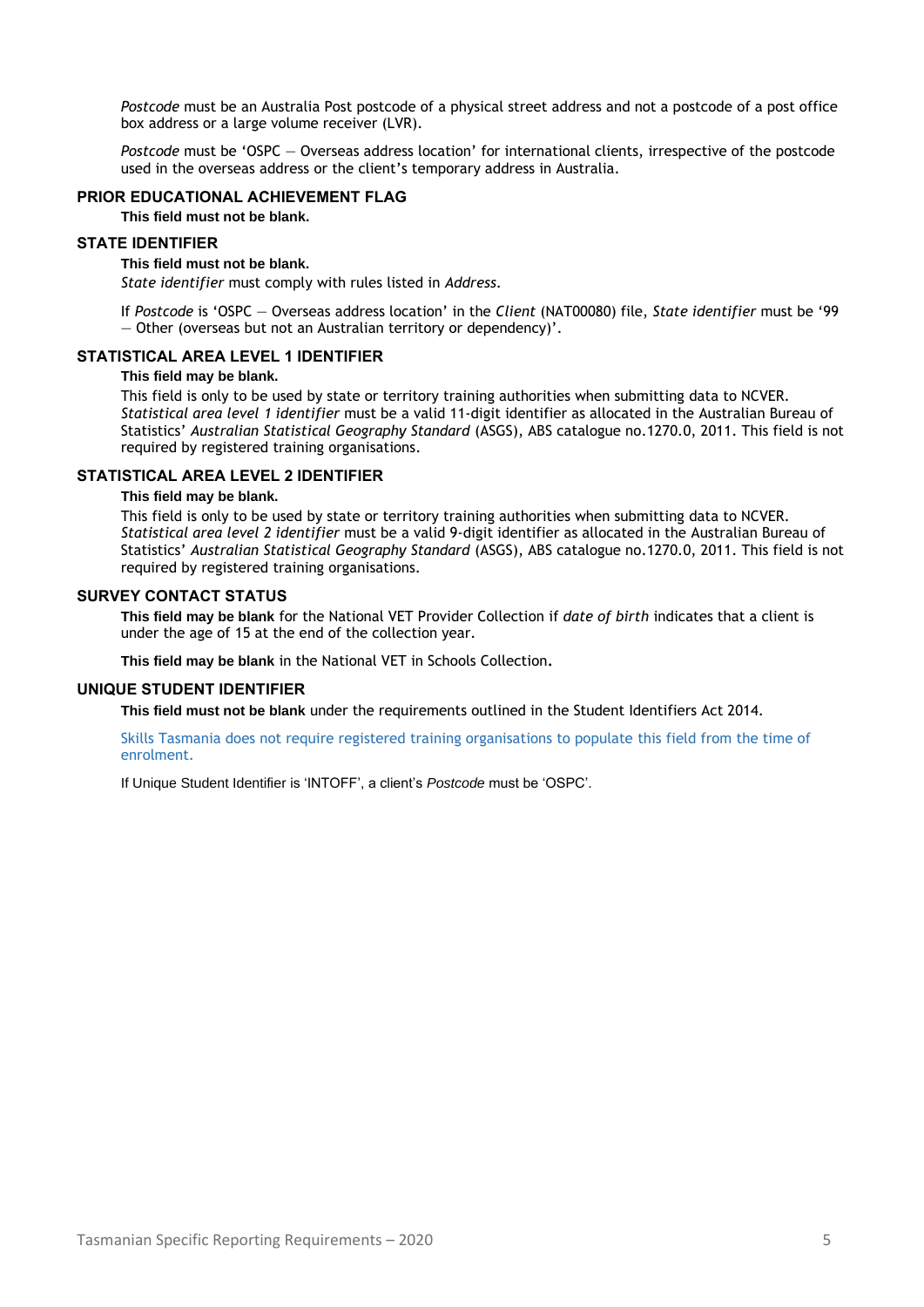#### <span id="page-8-0"></span>**Definition**

The *Training activity* (NAT00120) file contains a record for each unit of competency or module undertaken by a client at a training organisation's delivery location during the collection period.

#### **Context**

The *Training activity* (NAT00120) file provides information about training activity undertaken by clients during the collection period. This information is used to measure activity and output for the VET sector and will appear on a client's Unique Student Identifier transcript, where applicable.

#### **Field table**

Fields shaded in grey may appear in Unique Student Identifier transcripts.

| FIELDS - TRAINING ACTIVITY (NAT00120) FILE         | <b>POSITION</b> | <b>LENGTH</b>           | <b>TYPE</b> |
|----------------------------------------------------|-----------------|-------------------------|-------------|
| Training organisation identifier                   | 1               | 10                      | Α           |
| Training organisation delivery location identifier | 11              | 10                      | A           |
| Client identifier                                  | 21              | 10                      | A           |
| Subject identifier                                 | 31              | 12                      | A           |
| Program identifier                                 | 43              | 10                      | A           |
| Activity start date                                | 53              | 8                       | D           |
| Activity end date                                  | 61              | 8                       | D           |
| Delivery mode identifier                           | 69              | 3                       | A           |
| Outcome identifier - national                      | 72              | $\overline{2}$          | A           |
| Funding source - national                          | 74              | $\overline{2}$          | A           |
| Commencing program identifier                      | 76              | $\overline{1}$          | A           |
| Training contract identifier                       | 77              | 10                      | A           |
| Client identifier - apprenticeships                | 87              | 10                      | A           |
| Study reason identifier                            | 97              | 2                       | A           |
| VET in schools flag                                | 99              | 1                       | A           |
| Specific funding identifier                        | 100             | 10                      | A           |
| School type identifier                             | 110             | $\overline{2}$          | A           |
| Record length for national data collection:        |                 | 111                     |             |
| Outcome identifier - training organisation         | 112             | 3                       | A           |
| Funding source - state training authority          | 115             | 3                       | A           |
| <b>Client tuition fee</b>                          | 118             | 5                       | N           |
| Fee exemption/concession type identifier           | 123             | $\overline{c}$          | A           |
| Purchasing contract identifier                     | 125             | 12                      | A           |
| Purchasing contract schedule identifier            | 137             | 3                       | A           |
| Hours attended                                     | 140             | $\overline{4}$          | N           |
| Associated course identifier                       | 144             | 10                      | A           |
| Scheduled hours                                    | 154             | $\overline{\mathbf{4}}$ | N           |
| Predominant delivery mode                          | 158             | 1                       | A           |
| Program enrolment identifier                       | 159             | 50                      | A           |
| <b>Client resource fee</b>                         | 209             | 5                       | N           |
| Carriage return/line feed (ASCII 13/10):           |                 | $\overline{c}$          |             |

#### *STATE SPECIFIC REQUIREMENTS FOR TASMANIA APPEAR IN BLUE (only the two fields starting from position 159 are additional to the AVETMISS 8.0 structure)*

#### **File relationships**

For each unique combination of *Training organisation identifier* and *Training organisation delivery location identifier* in the *Training activity* (NAT00120) file there must be one corresponding record in the:

*Training organisation delivery location* (NAT00020) file.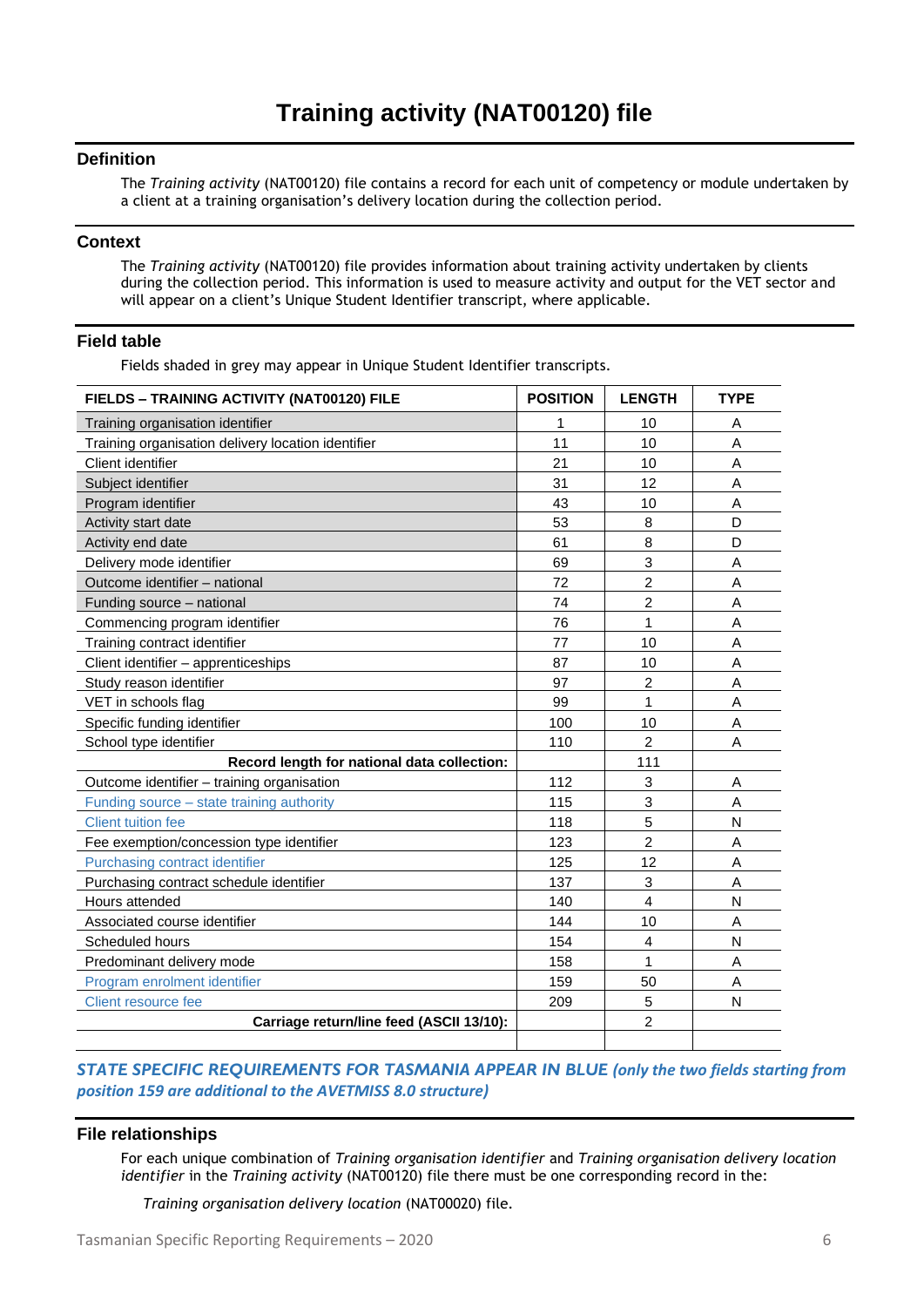For each unique *Program identifier* in the *Training activity* (NAT00120) file there must be one corresponding record in the:

*Program* (NAT00030) or (NAT00030A) file.

For each unique *Subject identifier* in the *Training activity* (NAT00120) file there must be one corresponding record in the:

*Subject* (NAT00060) file.

For each unique *Client identifier* in the *Training activity* (NAT00120) file there must be one corresponding record in the:

*Client* (NAT00080) file.

If there is no training activity and therefore no *Training organisation delivery location* (NAT00020) file or *Subject* (NAT00060) file, then the *Training activity* (NAT00120) file is not required.

For each unique *Program Enrolment Identifier* in the *Training activity* (NAT00120) file, there must be a corresponding record in the:

*Program completed* (NAT00130) file.

#### **Rules**

**Only one record per combination of** *Training organisation identifier***,** *Client identifier***,** *Subject identifier***,**  *Program identifier* **and** *Activity start date* **in this file.**

#### **ACTIVITY END DATE**

#### **This field must not be blank.**

*Activity end date* must be within the collection year if *Outcome identifier — national* is not '70 — Continuing activity'.

*Activity end date* must not be more than five years after *Activity start date*.

#### **ACTIVITY START DATE**

#### **This field must not be blank.**

*Activity start date* must be on or before the *Activity end date*.

*Activity start date* must be before the end of the collection period.

*Activity start date* must not be more than five years prior to the collection year.

*Activity start date* should not change in subsequent data submissions when reporting the same training activity.

#### **ASSOCIATED COURSE IDENTIFIER**

**This field may be blank** when reporting to NCVER.

This field is not required by Skills Tasmania.

#### **CLIENT IDENTIFIER**

**This field must not be blank.**

#### **CLIENT IDENTIFIER – APPRENTICESHIPS**

**This field may be blank** if *Training contract identifier* is blank in the *Training activity* (NAT00120) file.

*Client identifier — apprenticeships* must be blank if *Program identifier* is blank in the *Training activity* (NAT00120) file.

#### **CLIENT RESOURCE FEE**

**This field must not be blank** for training activity in receipt of funding from Skills Tasmania**.**

**This field may be blank** for fee-for-service training activity or for those students continuing their enrolment from 2019. **CLIENT TUITION FEE**

**This field must not be blank** for training activity in receipt of funding from Skills Tasmania. **This field may be blank** for fee-for-service training activity or for those students continuing their enrolment from 2019.

#### **COMMENCING PROGRAM IDENTIFIER**

#### **This field must not be blank.**

*Commencing program identifier* must be '8 — Unit of competency or module enrolment only' if *Program identifier* is blank in the *Training activity* (NAT00120) file.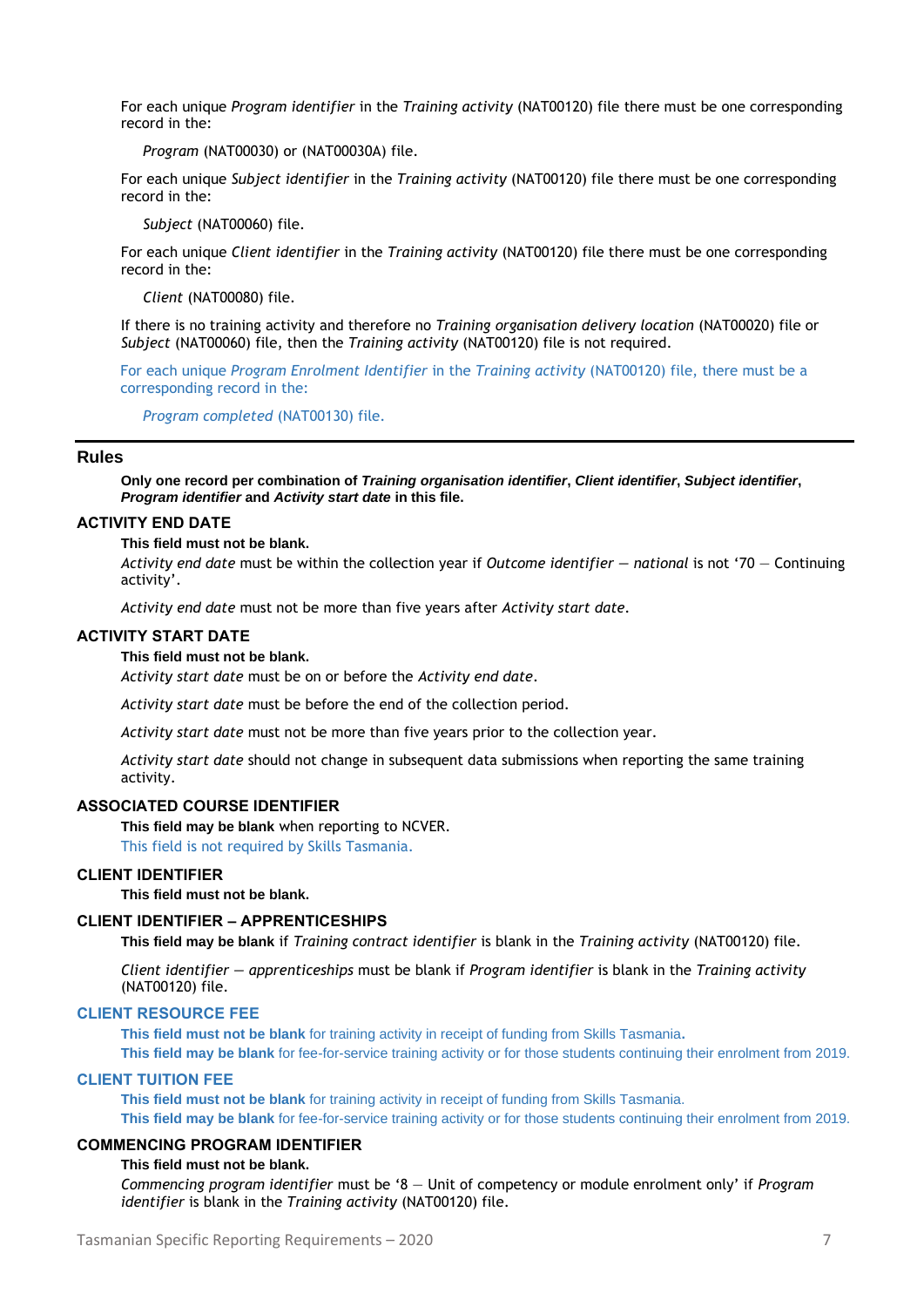*Commencing program identifier* must be the same and not equal to '8 — Unit of competency or module enrolment only' for each unique *Client identifier* and *Program identifier* combination.

#### **DELIVERY MODE IDENTIFIER**

**This field must not be blank.**

#### **FEE EXEMPTION/CONCESSION TYPE IDENTIFIER**

**This field may be blank** when reporting to NCVER.

This field is not required by Skills Tasmania.

#### **FUNDING SOURCE – NATIONAL**

**This field must not be blank.**

#### **FUNDING SOURCE – STATE TRAINING AUTHORITY**

**This field must not be blank**. This field is required by Skills Tasmania for all reported training activity.

#### **HOURS ATTENDED**

**This field may be blank** when reporting to NCVER.

This field is not required by Skills Tasmania.

#### **OUTCOME IDENTIFIER – NATIONAL**

**This field must not be blank.**

#### **OUTCOME IDENTIFIER – TRAINING ORGANISATION**

**This field may be blank** when reporting to NCVER. This field is not required by Skills Tasmania.

#### **PREDOMINANT DELIVERY MODE**

#### **This field may be blank** when reporting to NCVER.

This field is not required by Skills Tasmania.

#### **PROGRAM ENROLMENT IDENTIFIER**

**This field must not be blank** for training activity in receipt of funding from Skills Tasmania unless the enrolment does not relate to a program (for example the enrolment is a subject-only enrolment)**. This field must be blank** if there is no associated program that the subject forms part of (for example a subject only enrolment).

**This field may be blank** for fee-for-service training activity.

#### **PROGRAM IDENTIFIER**

**This field must not be blank** if the unit of competency or module is part of a qualification, course or skill set enrolment in the *Training activity* (NAT00120) file.

**This field must not be blank** if *Client identifier — apprenticeships* and *Training contract identifier* are not blank in the *Training activity* (NAT00120) file.

**This field must not be blank** when submitted to the National VET in Schools Collection.

**This field must be blank** if *Subject identifier* is not part of a qualification, course or skill set enrolment in the *Training activity* (NAT00120) file.

#### **PURCHASING CONTRACT IDENTIFIER**

**This field must not be blank** if *Purchasing Contract ID example* appears on the State Funding Source Codes table. The table is published at<https://www.skills.tas.gov.au/funding/paymentandreporting>

**This field may be blank** in other cases**.**

#### **PURCHASING CONTRACT SCHEDULE IDENTIFIER**

**This field may be blank** when reporting to NCVER.

This field is not required by Skills Tasmania.

#### **SCHEDULED HOURS**

**This field may be blank** when reporting to NCVER. This field is not required by Skills Tasmania.

#### **SCHOOL TYPE IDENTIFIER**

**This field may be blank** when data are submitted to the National VET Provider Collection.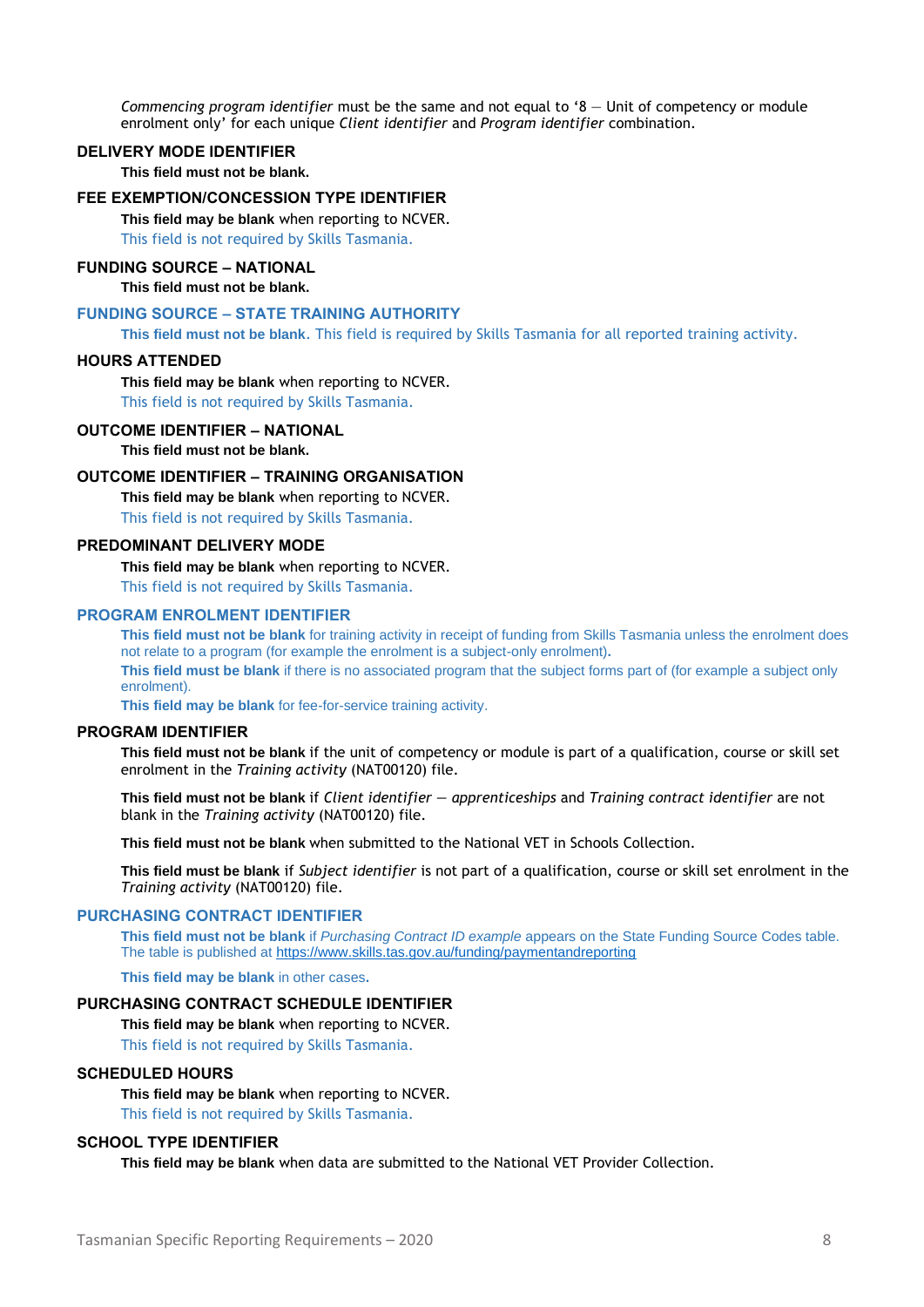**This field must not be blank** when data are submitted by Boards of Studies or state/territory training authorities to the National VET in Schools Collection.

#### **SPECIFIC FUNDING IDENTIFIER**

#### **This field may be blank.**

This field is only for use by state/territory training authorities or by training organisations as directed by the Australian Government Department of Education and Training. It must only be used when *Funding source national* is '13 — Commonwealth specific purpose programs'.

**This field must not be blank** if *Funding source — national* is '13 — Commonwealth specific funding program'.

#### **STUDY REASON IDENTIFIER**

**This field may be blank.**

#### **SUBJECT IDENTIFIER**

#### **This field must not be blank.**

*Subject identifier* may exist with a blank *Program identifier* in the *Training activity* (NAT00120) file if enrolment is in a unit of competency or module only.

#### **TRAINING CONTRACT IDENTIFIER**

**This field must be blank** if *Program identifier* is blank in the *Training activity* (NAT00120) file.

**This field may be blank** if *Client identifier — apprenticeships* is blank in the *Training activity* (NAT00120) file.

*Training contract identifier* and *Client identifier — apprenticeships* should be the same for each unique *Program identifier/Client identifier* combination.

#### **TRAINING ORGANISATION IDENTIFIER**

**This field must not be blank.**

#### **TRAINING ORGANISATION DELIVERY LOCATION IDENTIFIER**

**This field must not be blank.**

#### **VET IN SCHOOLS FLAG**

**This field must not be blank.**

This field must be 'Y' when data are submitted by Boards of Studies to the National VET in Schools Collection.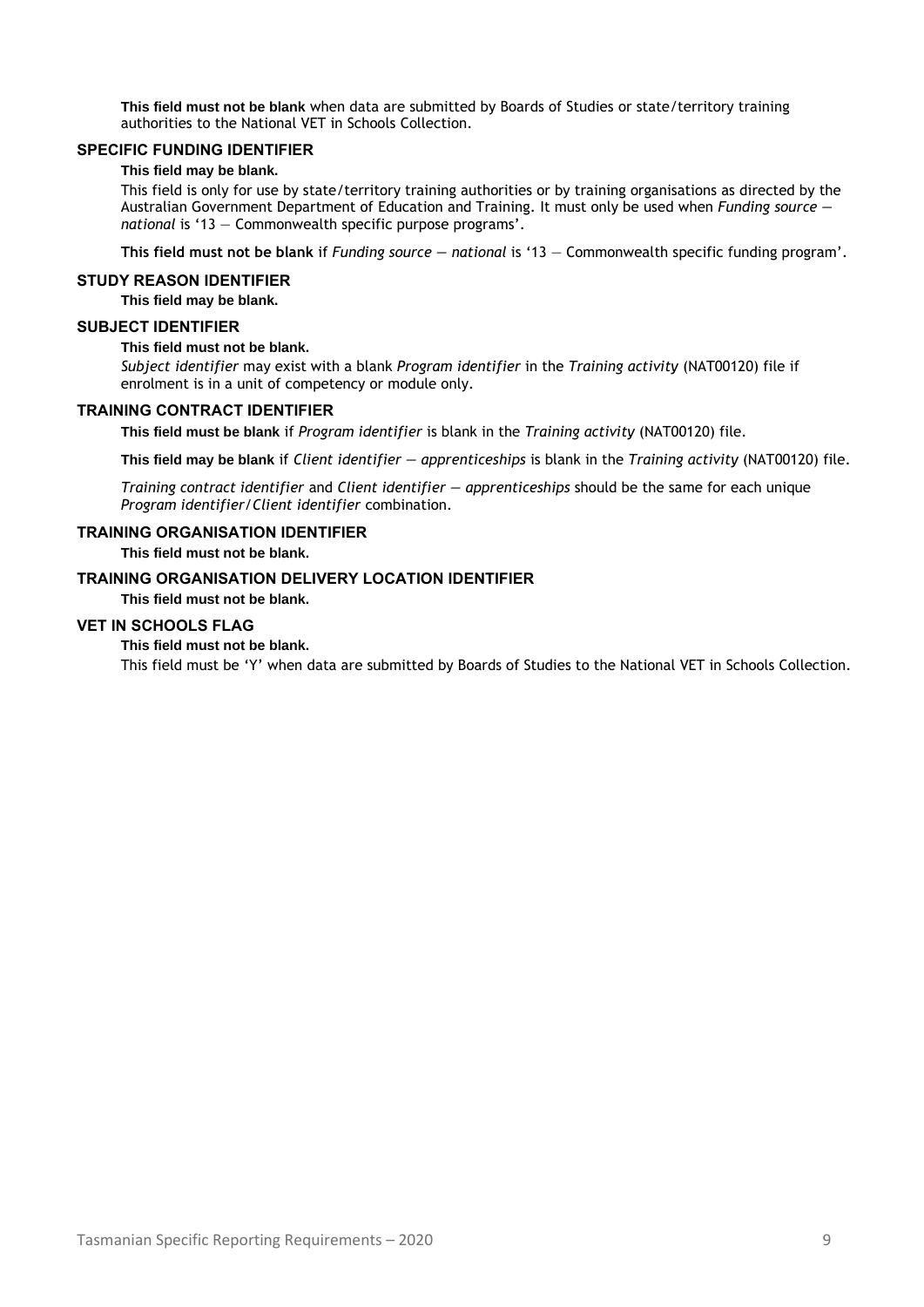#### <span id="page-12-0"></span>**Definition**

The *Program completed* (NAT00130) file contains records for which all requirements for the completion of the qualification, course or skill set, including on-the-job requirements, have been met. Completions for Australian Qualifications Framework (AQF) qualifications and courses are achieved when the client is eligible for the award to be conferred.

This file also contains a record for each unique Program Enrolment on the Training Activity (NAT00120) file reported during a collection year where the student has not as yet completed their qualification, course or skill set. No record is required for subject-only enrolments.

#### **Context**

The *Program completed* (NAT00130) file provides profile information about clients completing the requirements of a program of study, either during the collection period or in a prior collection period (where the completion of the program of study has not previously been reported). This information is used to measure successful outcomes from the VET sector.

This file also provides information on the status of each Program Enrolment.

#### **Field table**

Fields shaded in grey may appear in Unique Student Identifier transcripts.

| FIELDS - PROGRAM COMPLETED (NAT00130) FILE  | <b>POSITION</b> | <b>LENGTH</b> | <b>TYPE</b> |
|---------------------------------------------|-----------------|---------------|-------------|
| Training organisation identifier            |                 | 10            | A           |
| Program identifier                          | 11              | 10            | A           |
| Client identifier                           | 21              | 10            | A           |
| Date program completed                      | 31              | 8             | A           |
| Issued flag                                 | 39              |               | A           |
| Record length for national data collection: |                 | 39            |             |
|                                             |                 |               |             |
| Parchment issue date                        | 40              | 8             | A           |
| Parchment number                            | 48              | 25            | A           |
| Income Contingent Loan Indicator            | 73              |               | A           |
| <b>Program Commencement Date</b>            | 74              | 8             | D           |
| <b>Program Enrolment Identifier</b>         | 82              | 50            | A           |
| <b>Program Status Identifier</b>            | 132             | 2             | A           |
| <b>Client Resource Fee</b>                  | 134             | 5             | N           |
| <b>Client Tuition Fee</b>                   | 139             | 5             | N           |
| Carriage return/line feed (ASCII 13/10):    |                 | 2             |             |

#### *STATE SPECIFIC REQUIREMENTS FOR TASMANIA APPEAR IN BLUE*

#### **File relationships**

For each unique *Training organisation identifier* in the *Program completed* (NAT00130) file, there must be one corresponding record in the:

*Training organisation* (NAT00010) file.

For each unique *Program identifier* in the *Program completed* (NAT00130) file, there must be one corresponding record in the:

*Program* (NAT00030) file.

For each unique *Client identifier* in the *Program completed* (NAT00130) file, there must be one corresponding record in the:

*Client* (NAT00080) file.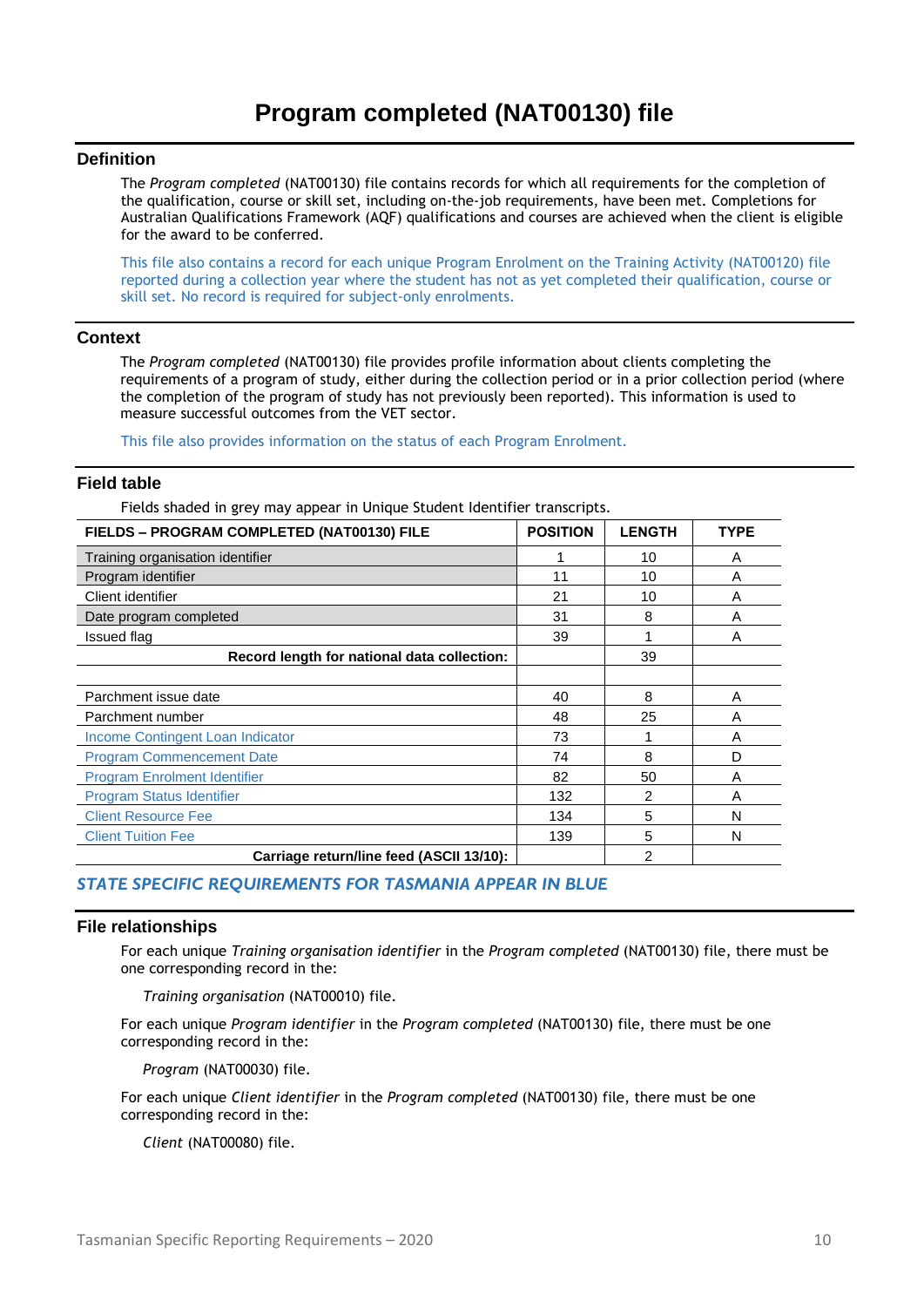For each *Program Enrolment Identifier* in the *Training activity* (NAT00120) file, there must be one or more corresponding records in the:

*Program completed* (NAT00130) file.

#### **Rules**

**Only one record per combination of** *Program identifier, Client identifier* **and** *Date program completed* **in this file.**

**Only one record per combination of** *Program identifier, Client identifier, Program enrolment identifier, Program commencement date* **and** *Program status identifier* **in this file. Subject-only enrolments are not to be included in this file.**

The *Program completed* (NAT00130) file must not contain records with a Program Status Identifier 10 or 20 that have been reported previously in the National VET Provider Collection.

The on-the-job component is to be completed before the completion can be reported.

Senior secondary education (Year 11 or Year 12) and junior secondary education (Year 10) are recognised as program completions attained when delivered in the VET sector and can be recorded in the *Program completed* (NAT00130) file.

If a client has completed a qualification, course or skill set that entitles the client to receive more than one level of education for the program, only the highest level of education conferred for that qualification, course or skill set should be reported.

#### **CLIENT IDENTIFIER**

#### **This field must not be blank.**

The *Client identifier* must appear in the *Training activity* (NAT00120) file if *Date program completed* for the *Client identifier* in the *Program completed* (NAT00130) file is within the collection year.

#### **CLIENT RESOURCE FEE**

**This field must not be blank** for training activity in receipt of funding from Skills Tasmania. If a resource fee for the entire Program Enrolment has been charged then the amount charged should be reported. If

no such resource fee has been charged then 00000 should be reported. For those students continuing their enrolment from 2019 the field may be filled with either the fee amount or 00000.

**This field may be blank** for fee-for-service training activity.

#### **CLIENT TUITION FEE**

**This field must not be blank** for training activity in receipt of funding from Skills Tasmania.

If a tuition fee for the entire Program Enrolment has been charged then the amount charged should be reported. If no such fee has been charged then 00000 should be reported. For those students continuing their enrolment from 2019 the field may be filled with either the fee amount or 00000.

**This field may be blank** for fee-for-service training activity.

#### **DATE PROGRAM COMPLETED**

The *Date Program Completed* field must not be blank if the *Program Status Identifier* field is 10 – Program completed (issued), or 20 - Program completed (not issued).

The *Date Program Completed* field should be entered as "01019999" if the *Program Status Identifier* field is equal to any of the following statuses:

- $\bullet$  30 In training
- 40 Withdrawn Official
- 41 Withdrawn Apparent
- 42 Withdrawn Deferred
- 50 Withdrawn Completion of lower level of program
- 70 Superseded program
- 85 Not yet started

#### **INCOME CONTINGENT LOAN INDICATOR**

**This field must not be blank** for training activity in receipt of funding from Skills Tasmania**.**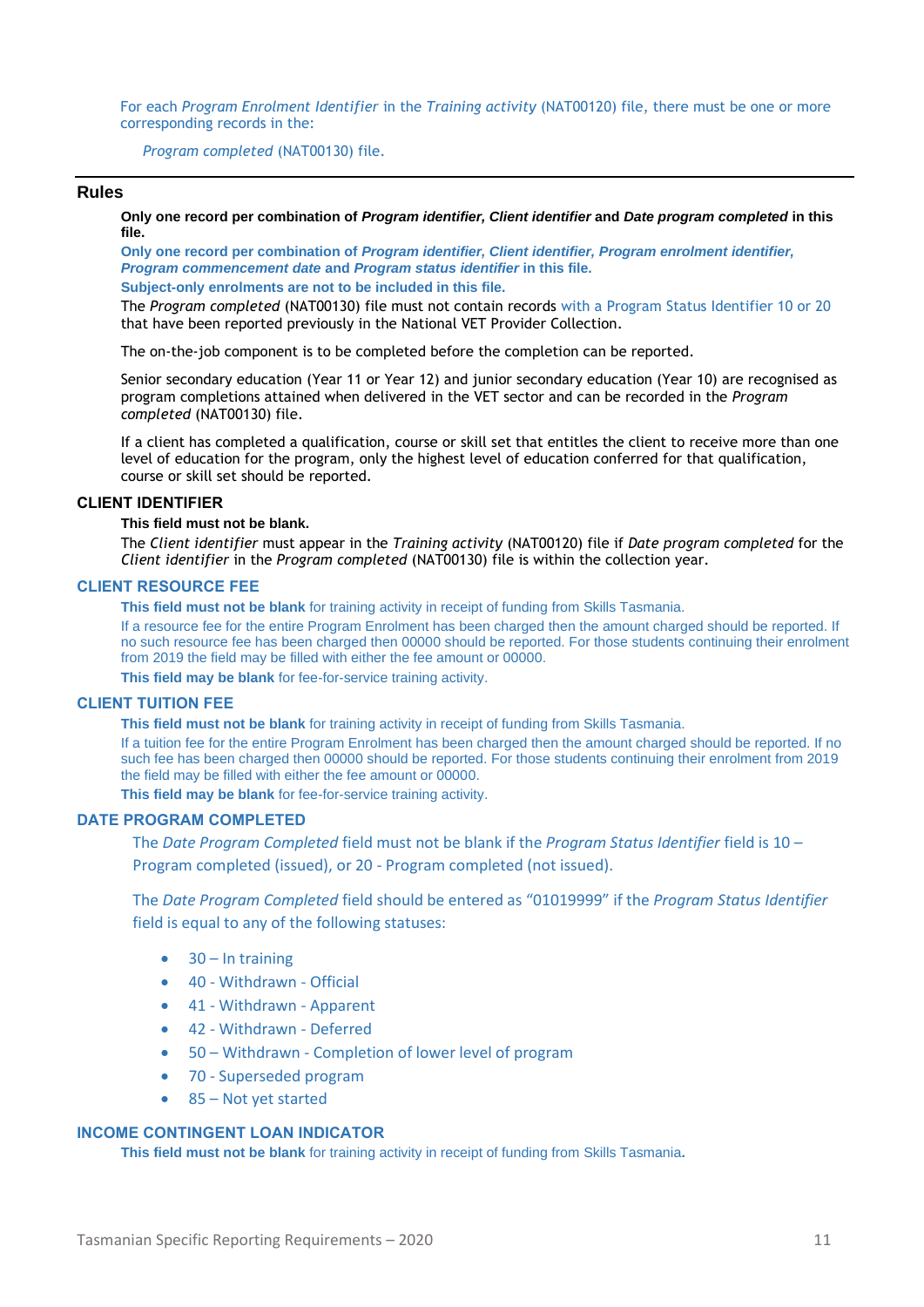**This field may be blank** for fee-for-service training activity or for those students who are continuing their enrolment from 2019.

#### **ISSUED FLAG**

**This field must not be blank.**

#### **PARCHMENT ISSUED DATE**

**This field may be blank** when reporting to NCVER. This field is not required by Skills Tasmania.

#### **PARCHMENT NUMBER**

**This field may be blank** when reporting to NCVER.

This field is not required by Skills Tasmania.

#### **PROGRAM COMMENCEMENT DATE**

**This field must not be blank** for training activity in receipt of funding from Skills Tasmania**. This field may be blank** for fee-for-service training activity.

#### **PROGRAM ENROLMENT IDENTIFIER**

**This field must not be blank** for training activity in receipt of funding from Skills Tasmania. **This field may be blank** for fee-for-service training activity.

#### **PROGRAM IDENTIFIER**

**This field must not be blank.**

*Program identifier* with a *VET flag* of 'N' (No — The intention of the program of study is not vocational) in the *Program* (NAT00030A) file must not appear in the *Program completed* (NAT00130) file.

#### **PROGRAM STATUS IDENTIFIER**

**This field must not be blank** for training activity in receipt of funding from Skills Tasmania**. This field may be blank** for fee-for-service training activity.

#### **TRAINING ORGANISATION IDENTIFIER**

**This field must not be blank.**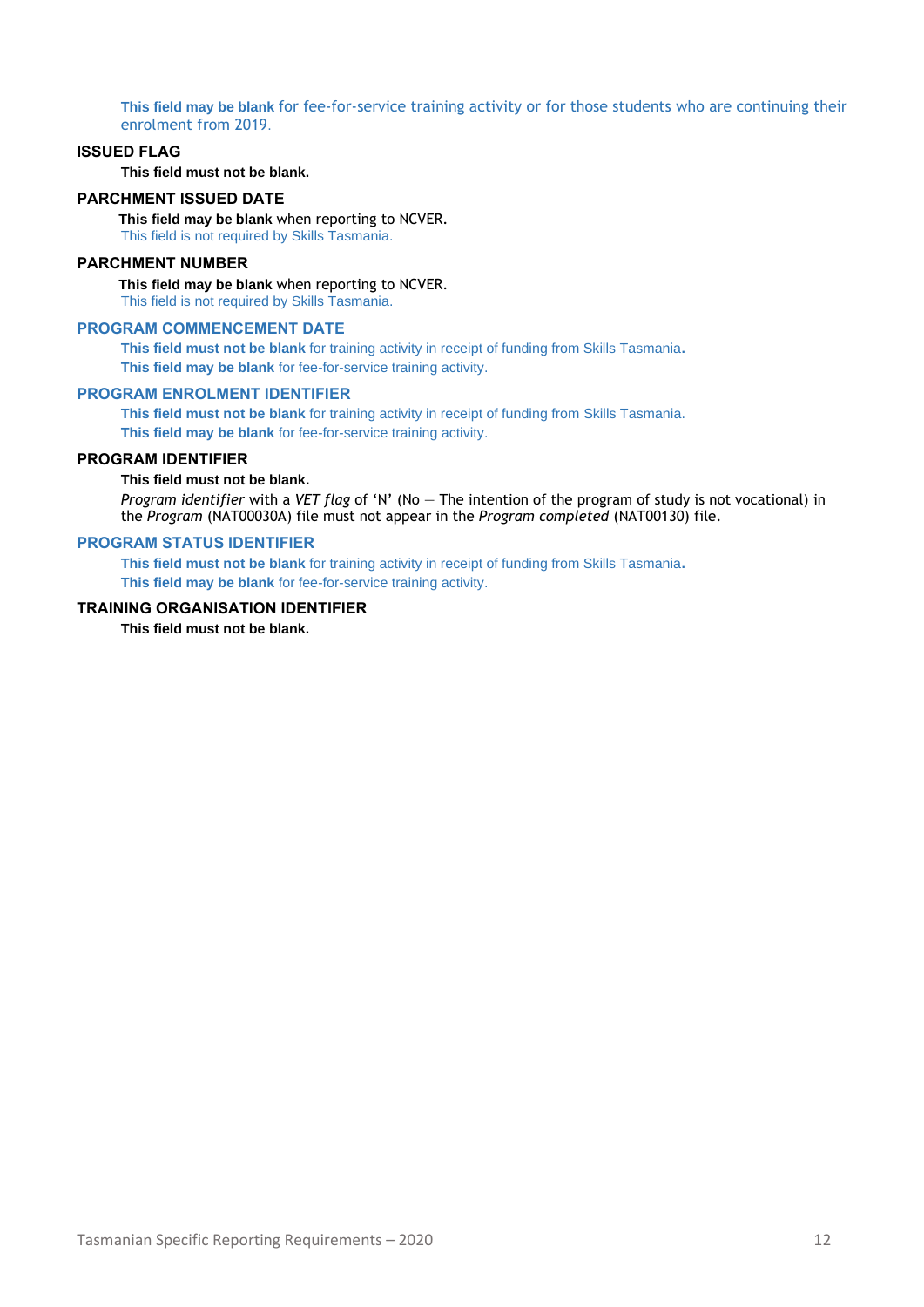# <span id="page-15-0"></span>Data Field Definitions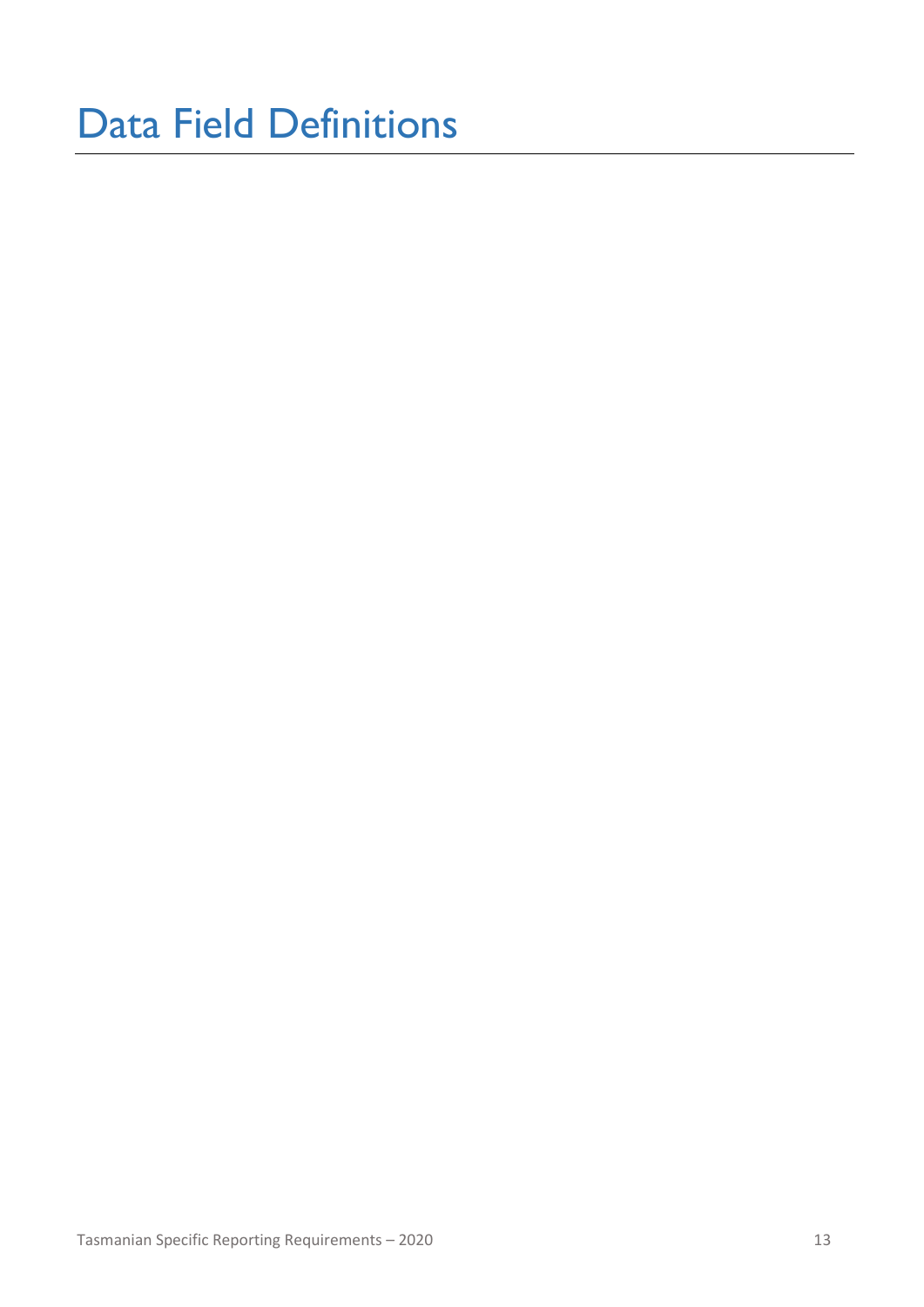#### <span id="page-16-0"></span>**DEFINITION**

A broad industry code in line with the Australian and New Zealand Standard Industrial Classification (ANZSIC) which captures the Industry code of a student's employer.

#### **CONTEXT**

To provide a mechanism for analysing data by students' industry of employment.

#### **Relational attributes**

#### **FILE**

Client (NAT00080)

#### **RULES**

General:

Students who have indicated that they are employed and who are undertaking VET training activity, will need to be reported with the Industry code of their employer or recent employer.

Specific:

The *Client Industry of Employment* field may be blank when the student has indicated that their *Labour Force Status* is;

- 06 UNEMPLOYED SEEKING FULL TIME WORK,
- 07 UNEMPLOYED SEEKING PART-TIME WORK,
- 08 NOT EMPLOYED NOT SEEKING WORK,
- $@@@$  Not stated.

#### **GUIDELINES FOR USE**

Not Applicable

#### **RELATED DATA**

Not Applicable

#### **TYPE OF RELATIONSHIP**

Not Applicable

#### **CLASSIFICATION SCHEME**

| Value        | <b>Description</b>                              |
|--------------|-------------------------------------------------|
| A            | Agriculture, Forestry and Fishing               |
| в            | Mining                                          |
| C            | Manufacturing                                   |
| D            | Electricity, Gas, Water and Waste Services      |
| E            | Construction                                    |
| F            | <b>Wholesale Trade</b>                          |
| G            | <b>Retail Trade</b>                             |
| н            | Accommodation and Food Services                 |
|              | Transport, Postal and Warehousing               |
|              | Information Media and Telecommunications        |
| K            | <b>Financial and Insurance Services</b>         |
|              | Rental, Hiring and Real Estate Services         |
| M            | Professional, Scientific and Technical Services |
| N            | Administrative and Support Services             |
| Ο            | Public Administration and Safety                |
| P            | <b>Education and Training</b>                   |
| Q            | <b>Health Care and Social Assistance</b>        |
| R            | Arts and Recreation Services                    |
| $\mathsf{s}$ | <b>Other Services</b>                           |
|              | May be blank if Labour Force Status is:         |
|              | 06 - UNEMPLOYED - SEEKING FULL TIME WORK,       |
| <b>Blank</b> | 07 - UNEMPLOYED - SEEKING PART-TIME WORK,       |
|              | 08 - NOT EMPLOYED NOT SEEKING WORK,             |
|              | $@@$ - Not stated                               |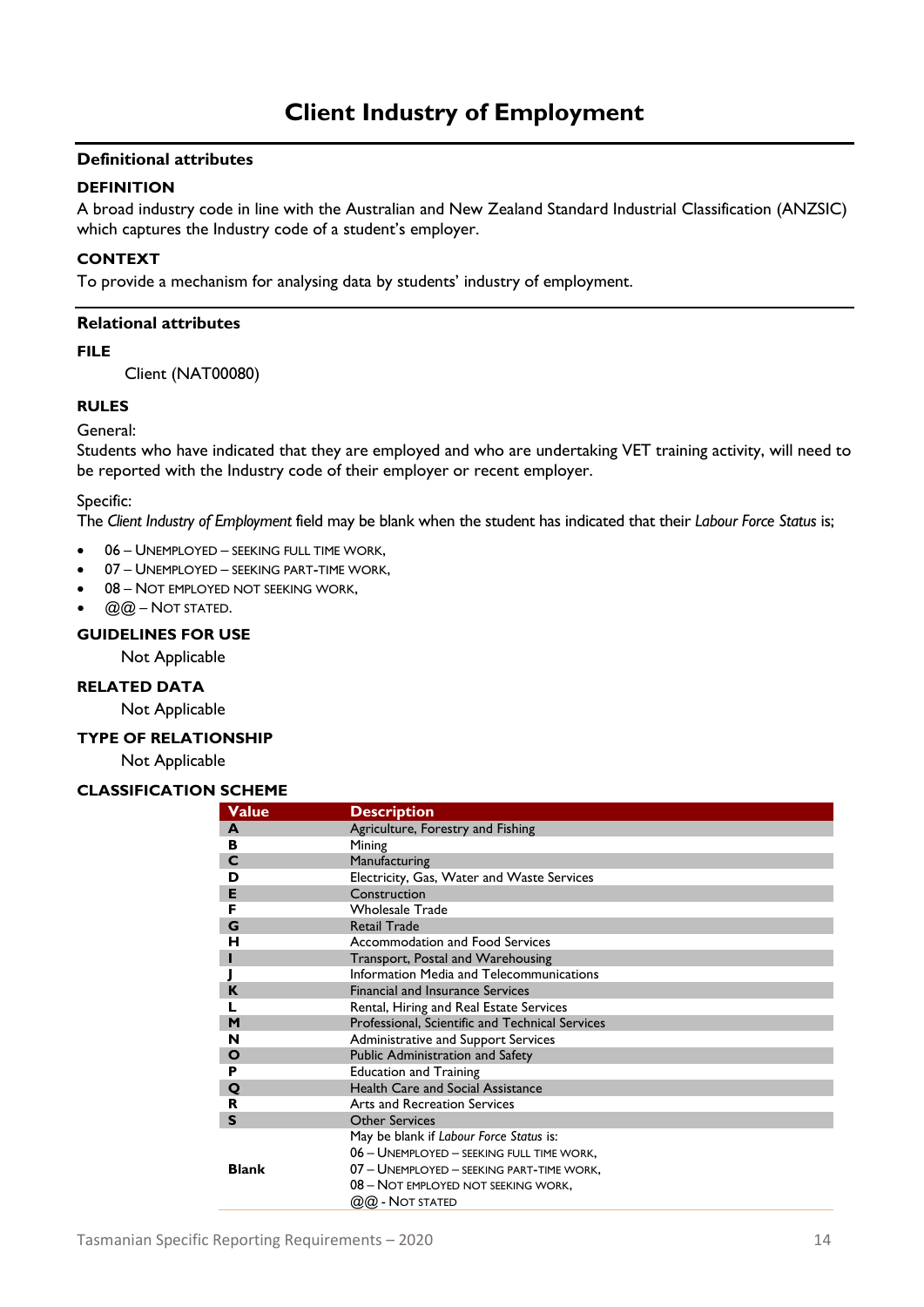### **QUESTION**

|                                                       | □ | A - Agriculture, Forestry and Fishing              |
|-------------------------------------------------------|---|----------------------------------------------------|
|                                                       | □ | <b>B</b> - Mining                                  |
|                                                       | □ | C - Manufacturing                                  |
|                                                       | □ | D - Electricity, Gas, Water and Waste Services     |
|                                                       | □ | <b>E</b> - Construction                            |
|                                                       | □ | <b>F- Wholesale Trade</b>                          |
|                                                       | □ | <b>G</b> - Retail Trade                            |
| Which of the following classifications BEST describes | □ | <b>H</b> - Accommodation and Food Services         |
| the Industry of your current Employer?                | □ | I - Transport, Postal and Warehousing              |
| (Tick ONE box only)                                   | □ | I - Information Media and telecommunications       |
|                                                       | □ | <b>K</b> - Financial and Insurance Services        |
|                                                       | □ | L -Rental, Hiring and real Estate Services         |
|                                                       | □ | M -Professional, Scientific and Technical Services |
|                                                       | □ | N - Administrative and Support Services            |
|                                                       | □ | O - Public Administration and Safety               |
|                                                       | □ | P-Education and Training                           |
|                                                       | □ | Q - Health Care and Social Assistance              |
|                                                       | □ | <b>R</b> - Arts and recreation Services            |
|                                                       | П | <b>S</b> - Other Services                          |

#### **Format attributes**

| <b>Value</b>         | <b>Description</b> |
|----------------------|--------------------|
| Length               |                    |
| Туре                 | Alpha              |
| <b>Justification</b> | <b>None</b>        |
| Fill character       | None               |

**Administrative attributes**

#### **HISTORY**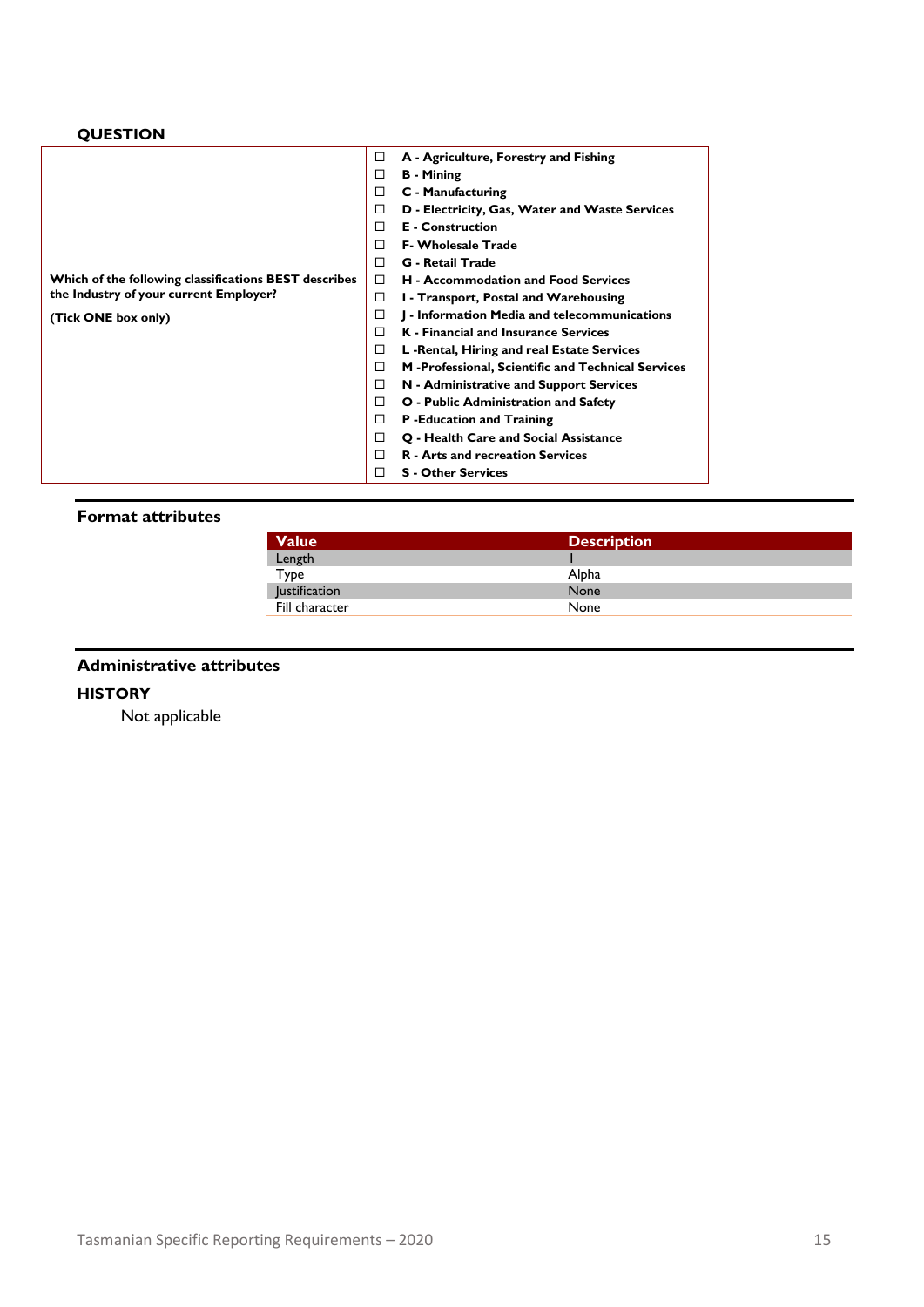#### <span id="page-18-0"></span>**DEFINITION**

A field that identifies the type of occupation a student is employed in.

#### **THE CLASSIFICATION IS BASED ON THE AUSTRALIAN BUREAU OF STATISTICS, ANZSCO - AUSTRALIAN AND NEW ZEALAND STANDARD CLASSIFICATION OF OCCUPATIONS.**

#### **CONTEXT**

To provide a mechanism for analysing data by students' occupations.

#### **Relational attributes**

#### **FILE**

Client (NAT00080)

#### **RULES**

From 1 January 2020 when a student indicates that they are employed they must nominate a valid broad occupation code of their current or recent occupation as the *Client Occupation Identifier*.

The *Client Occupation Identifier* may be blank if the student has indicated that their *Labour Force Status* is;

- 06 UNEMPLOYED SEEKING FULL TIME WORK,
- 07 UNEMPLOYED SEEKING PART-TIME WORK,
- 08 NOT EMPLOYED NOT SEEKING WORK,
- $@@-NOT$  STATED.

#### **GUIDELINES FOR USE**

Not Applicable

#### **RELATED DATA**

Not Applicable

#### **TYPE OF RELATIONSHIP**

Not Applicable

#### **CLASSIFICATION SCHEME**

| Value        | <b>Description</b>                                                                                                                                                                                   |
|--------------|------------------------------------------------------------------------------------------------------------------------------------------------------------------------------------------------------|
|              | <b>Managers</b>                                                                                                                                                                                      |
|              | Professionals                                                                                                                                                                                        |
| 3            | <b>Technicians and Trades Workers</b>                                                                                                                                                                |
| 4            | <b>Community and Personal Service Workers</b>                                                                                                                                                        |
| 5            | <b>Clerical and Administrative Workers</b>                                                                                                                                                           |
| 6            | Sales Workers                                                                                                                                                                                        |
|              | <b>Machinery Operators and Drivers</b>                                                                                                                                                               |
| 8            | Labourers                                                                                                                                                                                            |
| 9            | Other                                                                                                                                                                                                |
| <b>Blank</b> | May be blank if Labour Force Status is:<br>06 - UNEMPLOYED - SEEKING FULL TIME WORK.<br>07 - UNEMPLOYED - SEEKING PART-TIME WORK.<br>08 - NOT EMPLOYED NOT SEEKING WORK,<br>$(2)$ $(2)$ - Not stated |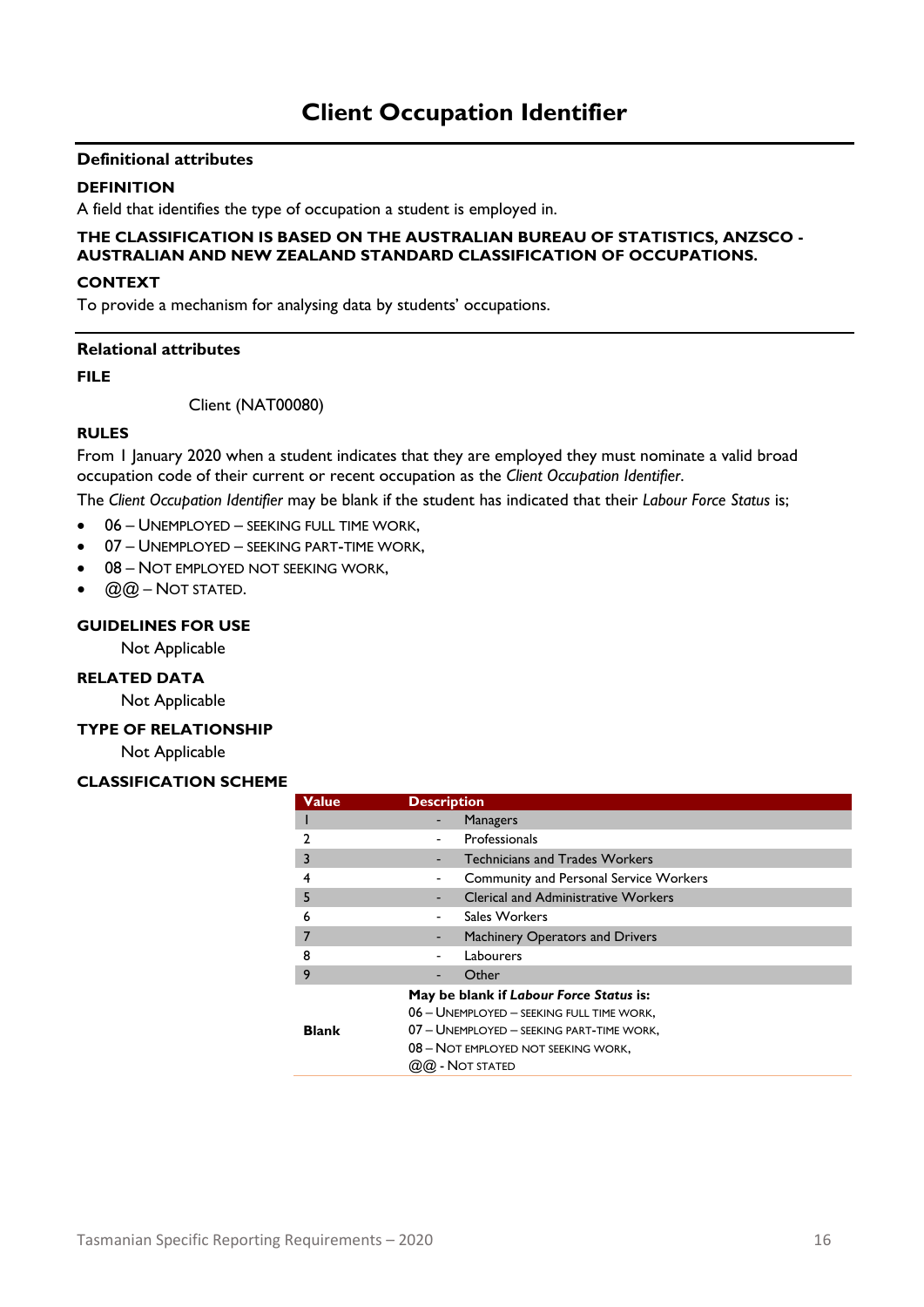### **QUESTION**

|                                                       | □  | I - Managers                               |
|-------------------------------------------------------|----|--------------------------------------------|
|                                                       |    | 2 - Professionals                          |
| Which of the following classifications BEST describes | n. | 3 – Technicians and Trade Workers          |
| your current occupation?                              |    | 4 - Community and Personal Service Workers |
| (Tick ONE box only)                                   |    | 5 - Clerical and Administrative Workers    |
|                                                       |    | 6 – Sales Workers                          |
|                                                       |    | 7 - Machinery Operators and Drivers        |
|                                                       |    | 8 - Labourers                              |
|                                                       |    | $9 -$ Other                                |
|                                                       |    |                                            |

#### **Format attributes**

| <b>Description</b> |  |
|--------------------|--|
|                    |  |
| Numeric (Integer)  |  |
| None               |  |
| None               |  |
|                    |  |

### **Administrative attributes**

#### **HISTORY**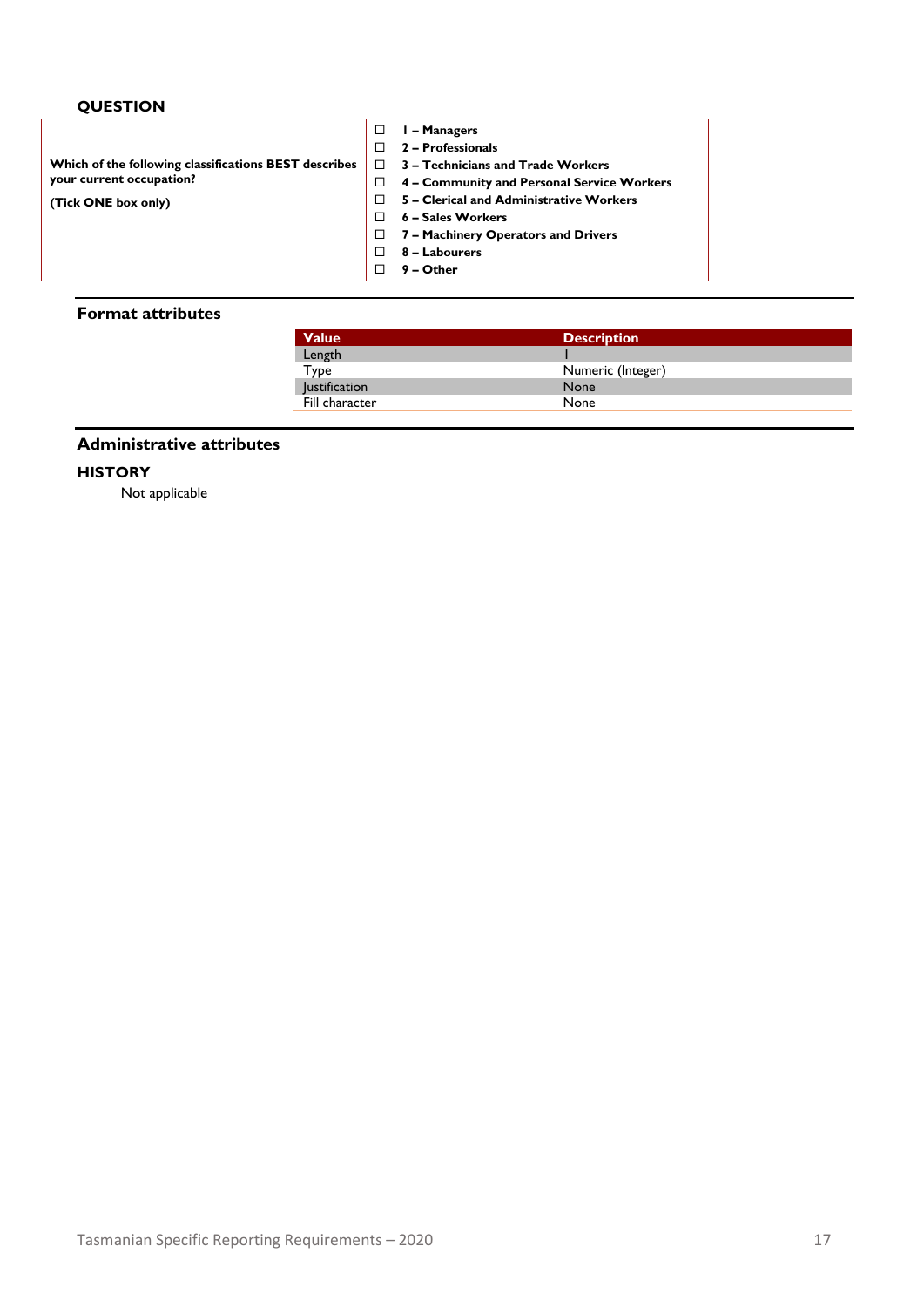#### <span id="page-20-0"></span>**DEFINITION**

A field that captures fees/cost associated with resources utilised for the delivery of the training, such as materials, equipment, uniforms, etc. Resource fees are separate to the Client Tuition Fee and may be levied to a client for a Program and/or a Subject Enrolment.

#### **CONTEXT**

To facilitate a better understanding of fees charged to a client within the government-subsided training market.

#### **Relational attributes**

#### **FILES**

Training Activity (NAT00120) and/or Program Completed (NAT00130)

#### **RULES**

General:

The *Client Resource Fee* amount is to be reported where fees other than tuition fees have been charged. This fee/cost includes such things as materials and equipment costs charged to the student/sponsor as part of an enrolment requirement when undertaking training.

For reporting purposes, where an employer or another party pays the fee on behalf of a student this payment is still considered as charged to the student and therefore must be reported in the *Client Resource Fee* field.

In cases where a provider charges one upfront resource fee for the entire Program Enrolment, the total amount charged for the Program enrolment should be reported in the NAT00130 file.

In cases where a provider charges a resource fee for individual Subjects, the amount charged for the Subject should be reported in the NAT00120 file.

It is possible for both of the above cases to apply. In such instances, resource fees should be reported respectively in the NAT00130 and the NAT00120.

If a student withdraws from a Subject and the fee is refunded then 00000 is to be reported against that Subject. If fees were charged even though the student has withdrawn, then the fee amount should be reported.

**Note:** For all government subsidised training activity commencing on or after 1 January 2020, the rounded total dollar amount of the *Client Resource Fee* (excluding Client Tuition Fee) is to be reported against the student's enrolment. Rounding should take place as follows: from 1 to 49 cents round down; from 50 to 99 cents round up.

This field may only be blank for non-government subsidised training and should be 00000 for government subsidised training where no such fees/costs are charged.

#### **GUIDELINES FOR USE**

Not applicable

#### **RELATED DATA**

*Client Tuition Fee*

#### **TYPE OF RELATIONSHIP**

*Client Tuition Fee* and *Client Resource Fee* cover the total fees charged to a client.

#### **CLASSIFICATION SCHEME**

| <b>Value</b> | <b>Description</b>                    |
|--------------|---------------------------------------|
| <b>Blank</b> | For Fee for Service or non-government |
|              | subsidised training.                  |
| 00000        | Where no Resource Fee is charged      |
| 00001-99999  | Where a Resource Fee is charged       |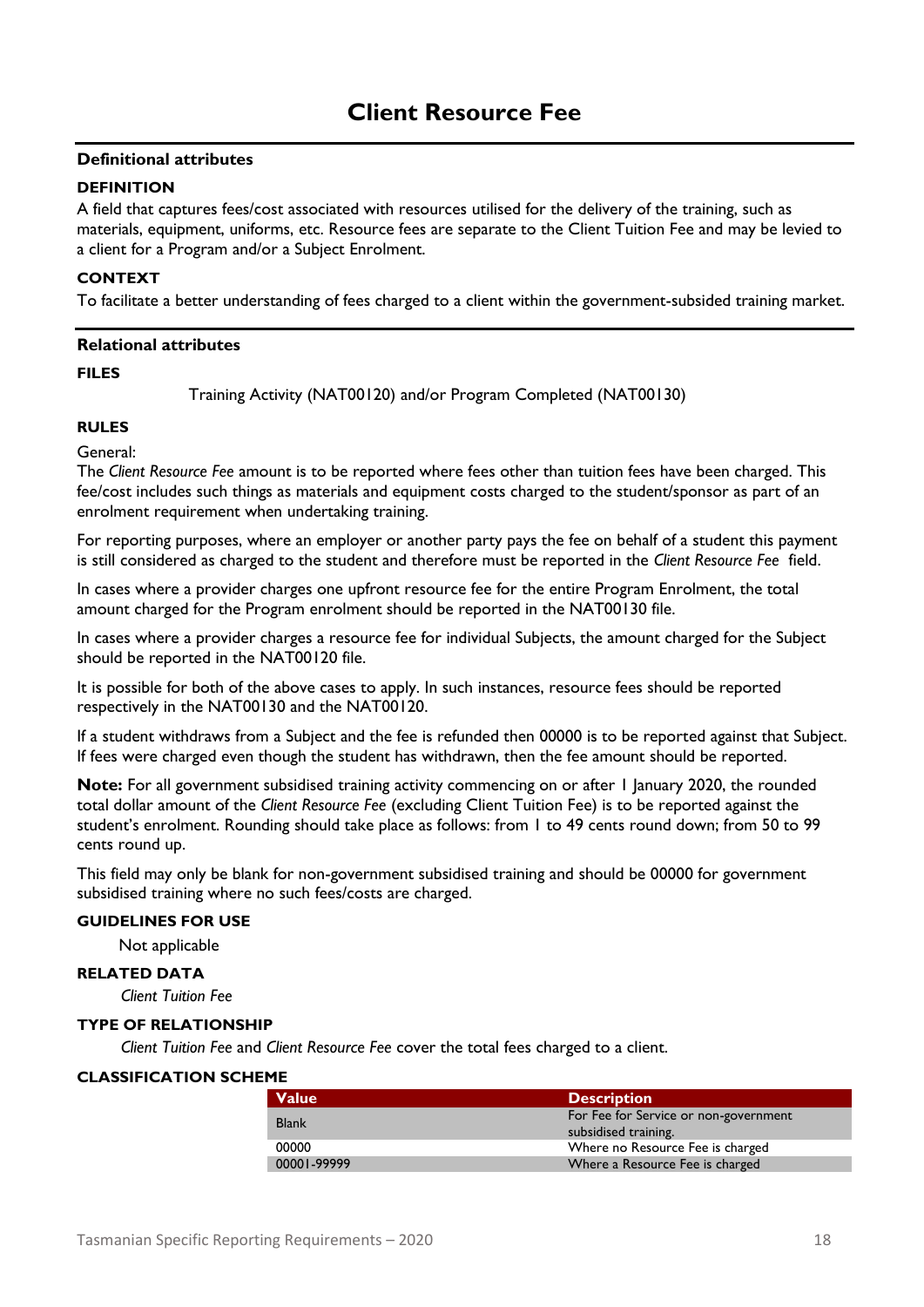### **Question**

Not applicable

### **Format attributes**

| Value          | <b>Description</b> |  |
|----------------|--------------------|--|
| Length         |                    |  |
| Type           | <b>Numeric</b>     |  |
| lustification  | Right              |  |
| Fill character | Zero               |  |

#### **Administrative attributes**

#### **HISTORY**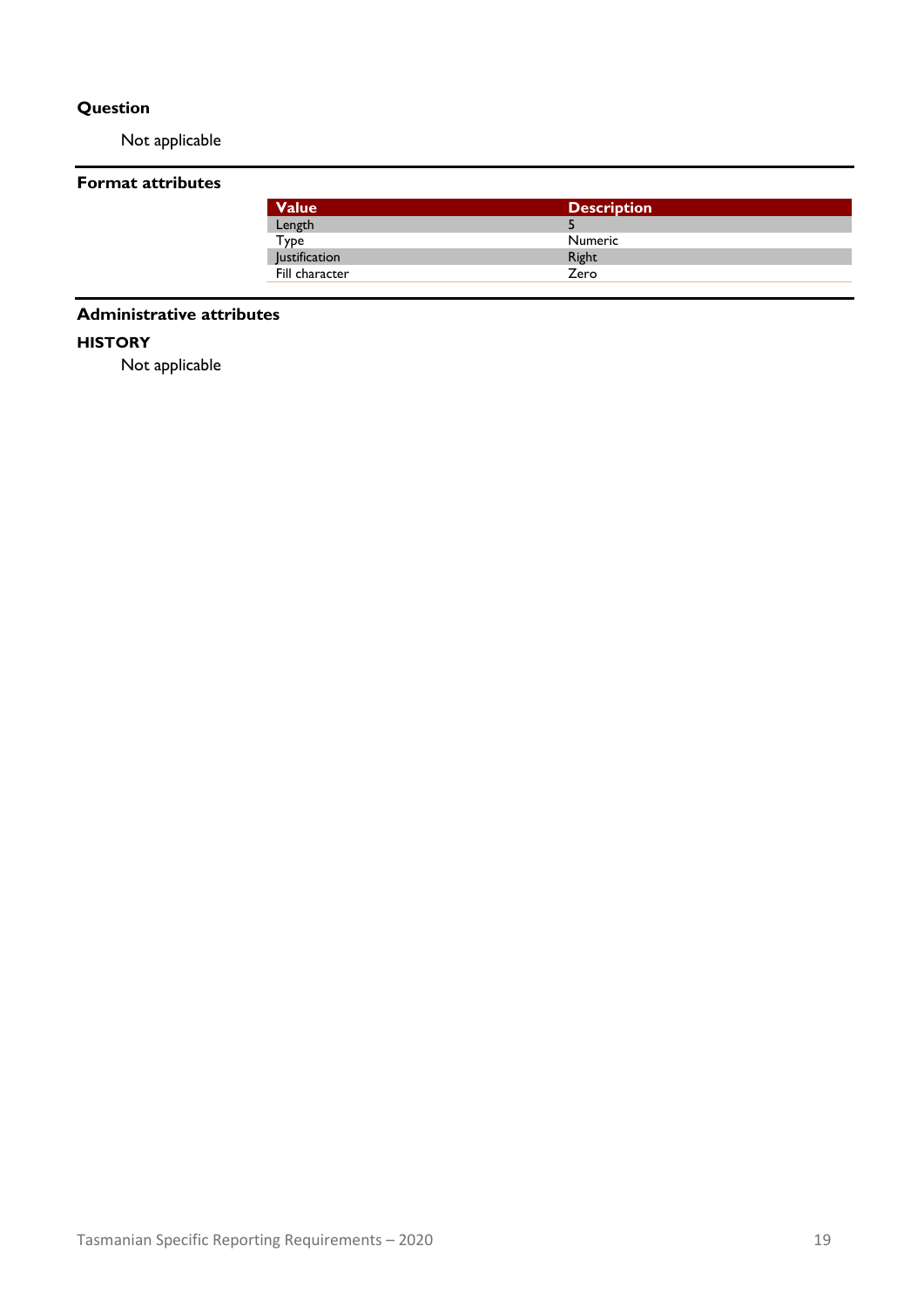#### <span id="page-22-0"></span>**DEFINITION**

*Client tuition fee* is the amount of tuition and/or administration fee charged to a client for a Subject or Program enrolment.

#### **CONTEXT**

Applicable only to training organisations with contractual obligations to state or territory training authorities.

#### **Relational attributes**

#### **FILES**

Training Activity (NAT00120) and/or Program Completed (NAT00130)

#### **RULES**

General:

The *Client Tuition Fee* amount is to be reported against each Subject and/or Program where a tuition fee has been charged.

For reporting purposes, where an employer or another party pays the fee on behalf of a student this payment is still considered as charged to the student and therefore must be reported in the *Client Tuition Fee* field.

In cases where a provider charges one upfront tuition fee for the entire Program Enrolment, the total amount charged for the Program should be reported in the NAT00130 file.

In cases where a provider charges a tuition fee for individual Subjects, the amount charged for the Subject should be reported in the NAT00120 file.

In cases where there is a program enrolment tuition fee charge plus tuition fees charged per subject, these fees should be reported respectively in the NAT00130 and the NAT00120.

If a student withdraws from a Subject and the fee is refunded then 00000 is to be reported against that subject. If fees were charged even though the student has withdrawn, then the fee amount should be reported.

**Note:** For all government subsidised training activity commencing on or after 1 January 2020, the rounded total dollar amount of the *Client Tuition Fee* is to be reported against the student's enrolment. Rounding should take place as follows: from 1 to 49 cents round down; from 50 to 99 cents round up.

This field may only be blank for non-government subsidised training and should be 00000 for government subsidised training where no such fees/costs are charged.

#### **GUIDELINES FOR USE**

Not Applicable

#### **RELATED DATA**

*Client Resource Fee*

#### **TYPE OF RELATIONSHIP**

*Client Tuition Fee* and *Client Resource Fee* cover the total fees charged to a client.

#### **CLASSIFICATION SCHEME**

| <b>Value</b> | <b>Description</b>                    |
|--------------|---------------------------------------|
| <b>Blank</b> | For Fee for Service or non-government |
|              | subsidised training.                  |
| 00000        | Where no Tuition Fee is charged       |
| 00001-99999  | Where a Tuition Fee is charged        |

#### **Question**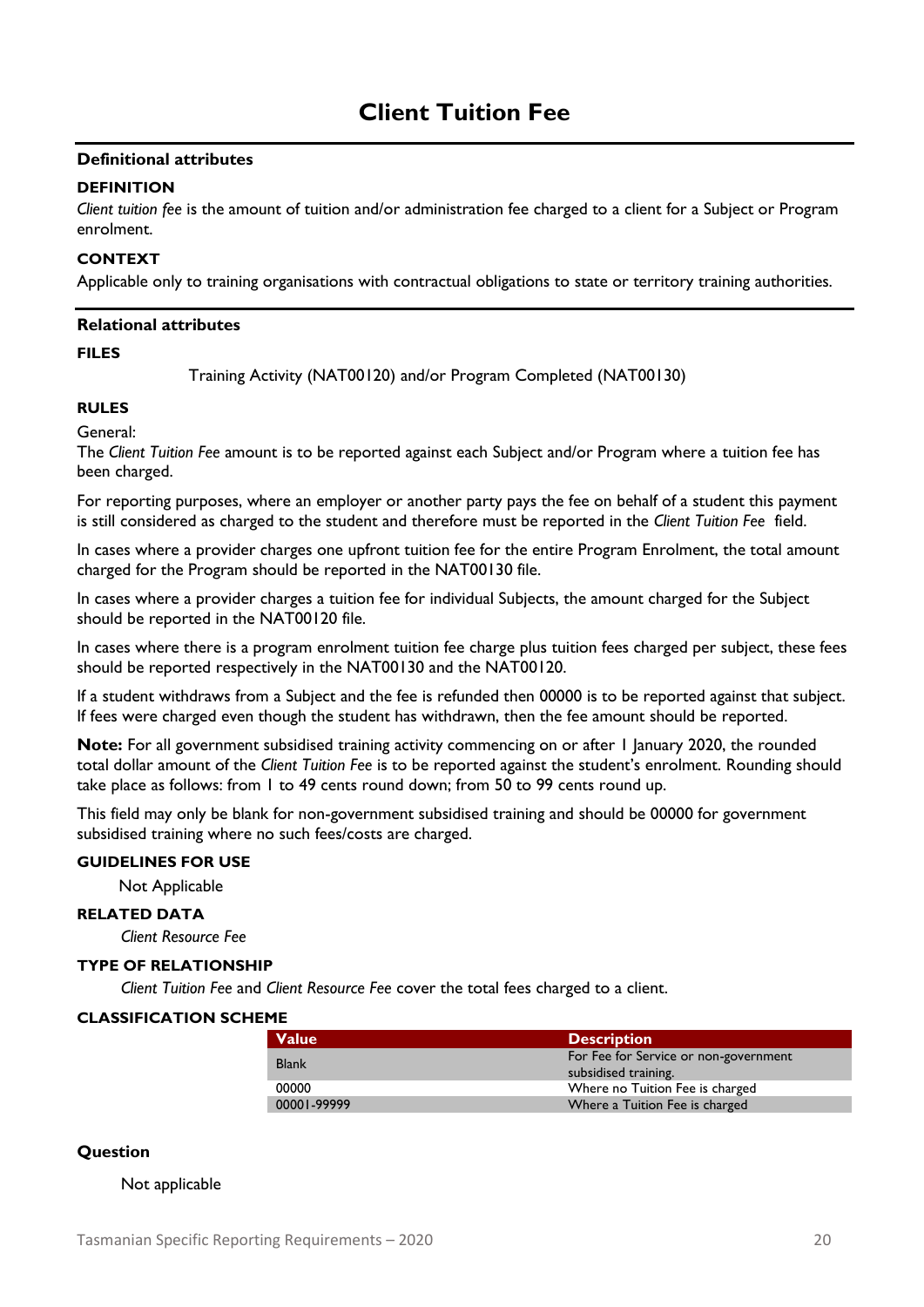#### **Format attributes**

| <b>Value</b>   | <b>Description</b> |  |
|----------------|--------------------|--|
| Length         |                    |  |
| Type           | <b>Numeric</b>     |  |
| Justification  | Right              |  |
| Fill character | Zero               |  |
|                |                    |  |

#### **Administrative attributes**

**HISTORY**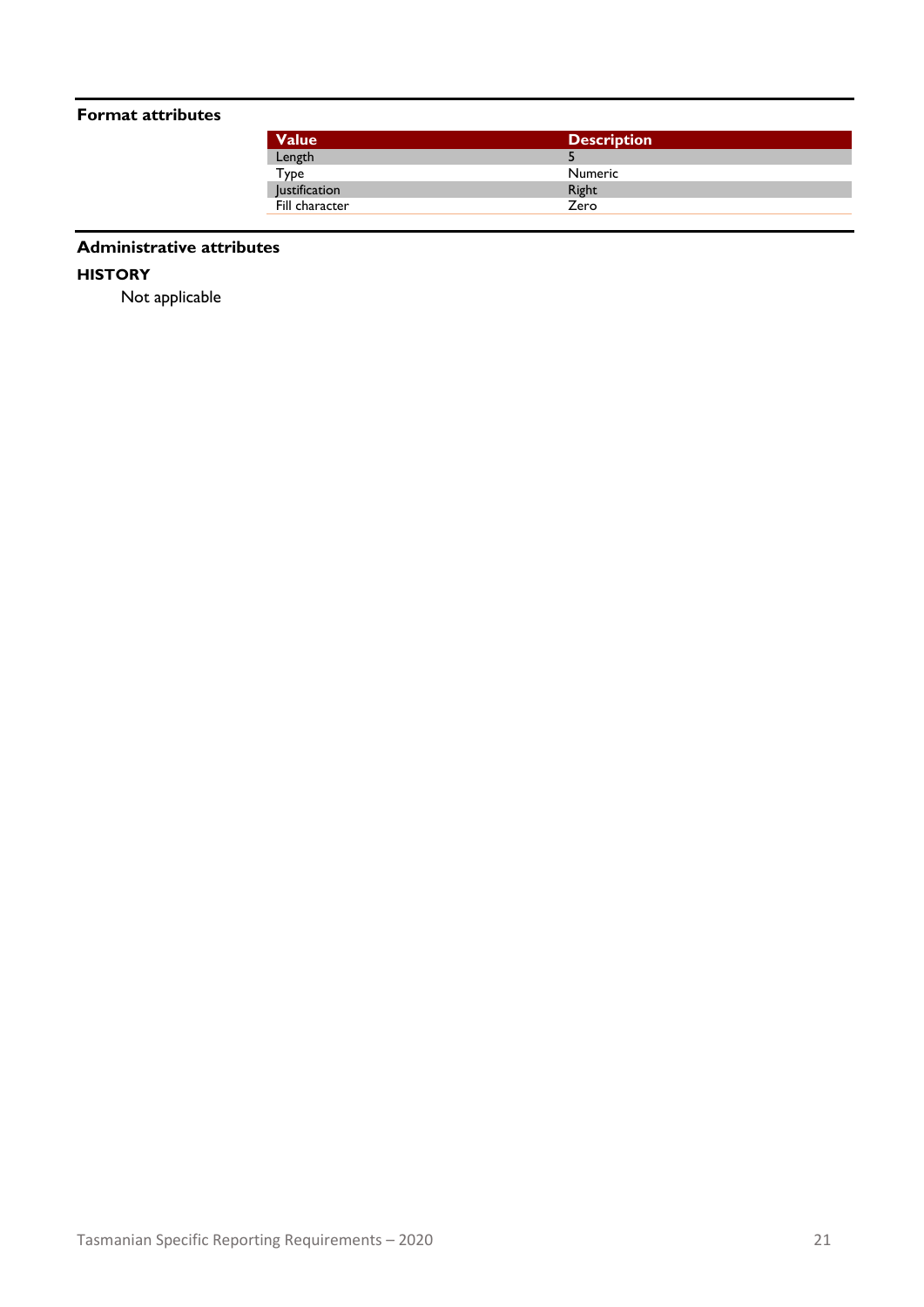#### <span id="page-24-0"></span>**DEFINITION**

*Funding source — state training authority* uniquely identifies the Skills Tasmania funding source used to fund delivery of training activity in a unit of competency or module.

#### **CONTEXT**

*Funding source — state training authority* may be used to analyse training outputs by funding sources.

#### **Relational attributes**

**FILES**

Training Activity (NAT00120)

#### **RULES**

Applies to all activity reported to Skills Tasmania irrespective of whether the activity is government funded or delivered on a fee-for-service basis.

#### **GUIDELINES FOR USE**

Tasmania uses a range of State funding source codes specific to the type of funding being reported. These codes map to National funding source codes and purchasing contract types and are outlined in the downloadable *State Funding Source Codes* document available on the Skills Tasmania website: <https://www.skills.tas.gov.au/funding/paymentandreporting>

#### **RELATED DATA**

*Funding source — national*

#### **TYPE OF RELATIONSHIP**

*Funding source — state training authority* is mapped to *Funding source — national*

#### **CLASSIFICATION SCHEME**

| <b>Value</b> | <b>Description</b>                                                                     |
|--------------|----------------------------------------------------------------------------------------|
| Number       | As per State Funding Source Codes document<br>available on the Skills Tasmania website |

#### **QUESTION**

Not applicable

#### **Format attributes**

| <b>Description</b> |  |
|--------------------|--|
|                    |  |
| Alphanumeric       |  |
| Left               |  |
| Space              |  |
|                    |  |

#### **Administrative attributes**

#### **HISTORY**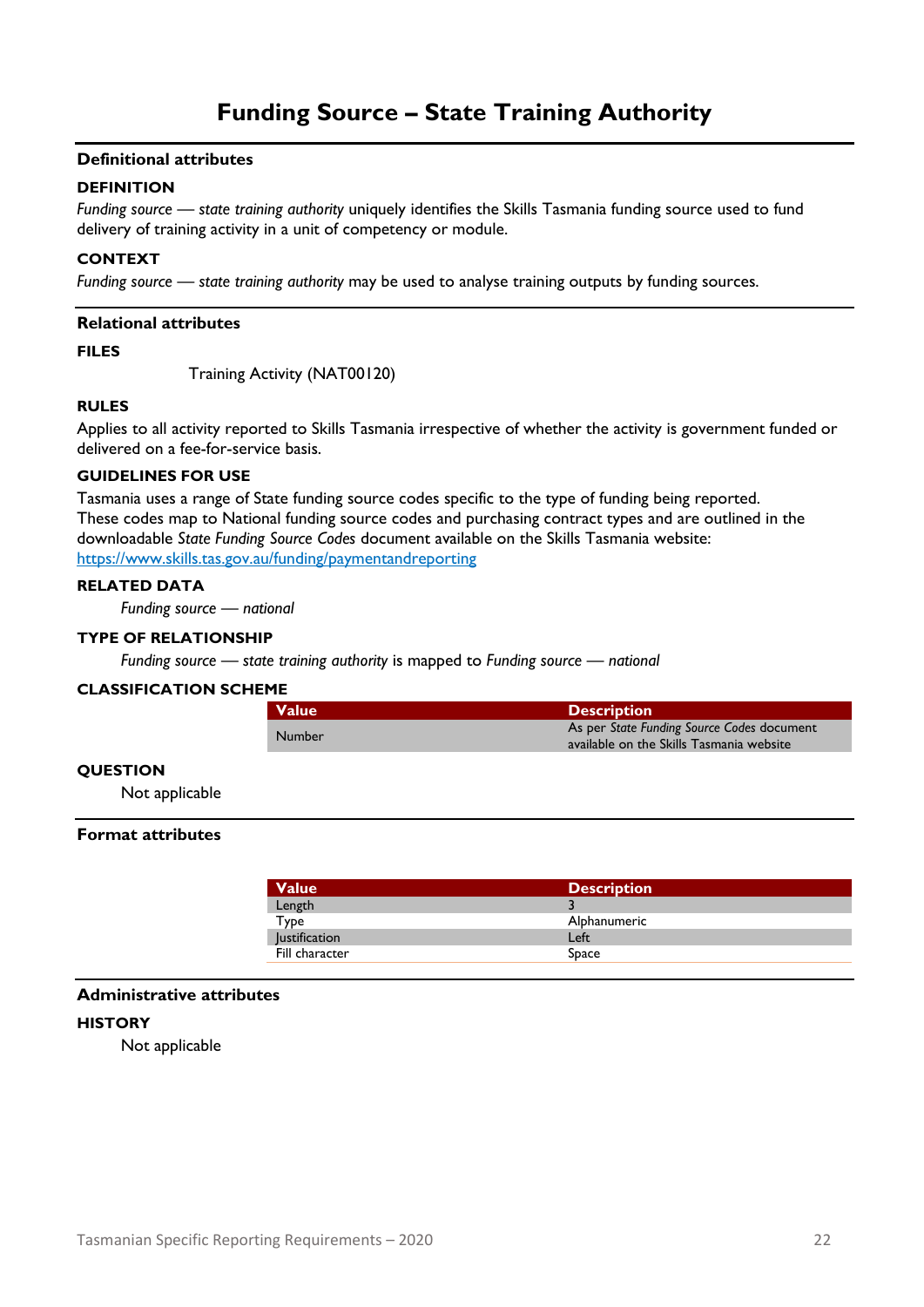#### <span id="page-25-0"></span>**DEFINITION**

A flag to indicate that the student has an income contingent loan as financial support

#### **CONTEXT**

To facilitate VET Student Loans, (formally VET FEE-HELP) monitoring and reporting.

#### **Relational attributes**

#### **FILES**

Program Completed (NAT00130)

## **RULES**

General:

Income contingent loans are available only to students enrolling in VET programs at Diploma level or above.

#### Specific:

The indicator must be set to Y if the student has an income contingent loan. These students would be enrolled in a program where:

(a) The Program Level of Education Identifier in the Program File (NAT00030) is coded:

- 411 Advanced Diploma
- 421 Diploma, or
- (b) The program is offered at the following levels:
- Vocational Graduate Certificate
- Vocational Graduate Diploma

The indicator should be coded N for all other records.

#### **GUIDELINES FOR USE**

Not Applicable

#### **RELATED DATA**

Not Applicable

#### **TYPE OF RELATIONSHIP**

Not Applicable

#### **CLASSIFICATION SCHEME**

| <b>Value</b> | <b>Description</b>                                             |
|--------------|----------------------------------------------------------------|
|              | Yes, training is being provided under a VET<br>Student Loan    |
|              | No, training is not being provided under a VET<br>Student Loan |

#### **Question**

Not applicable

#### **Format attributes**

| <b>Value</b>   | <b>Description</b> |
|----------------|--------------------|
| Length         |                    |
| Type           | Alphanumeric       |
| Justification  | None               |
| Fill character | None               |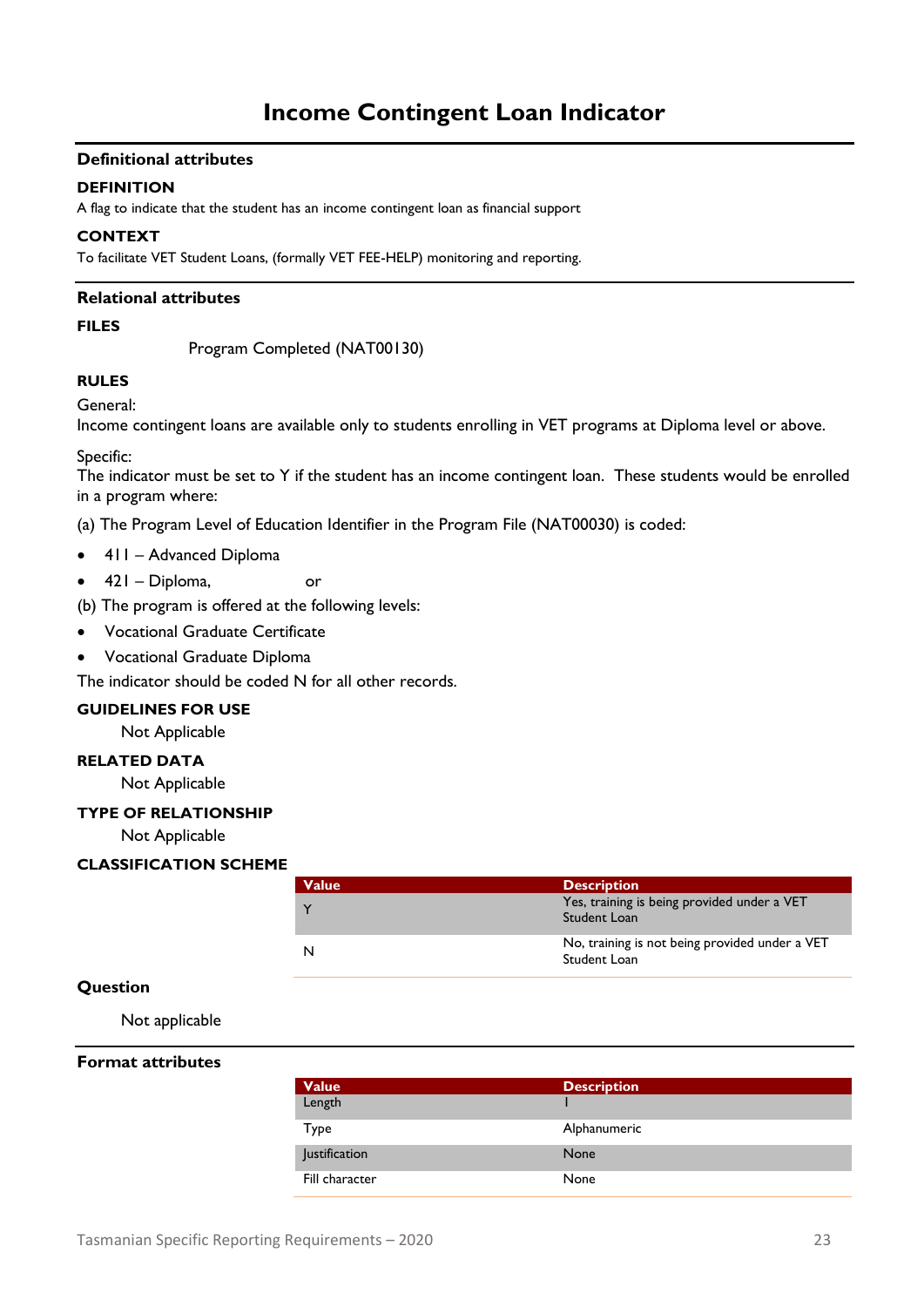### **Administrative attributes HISTORY** Not applicable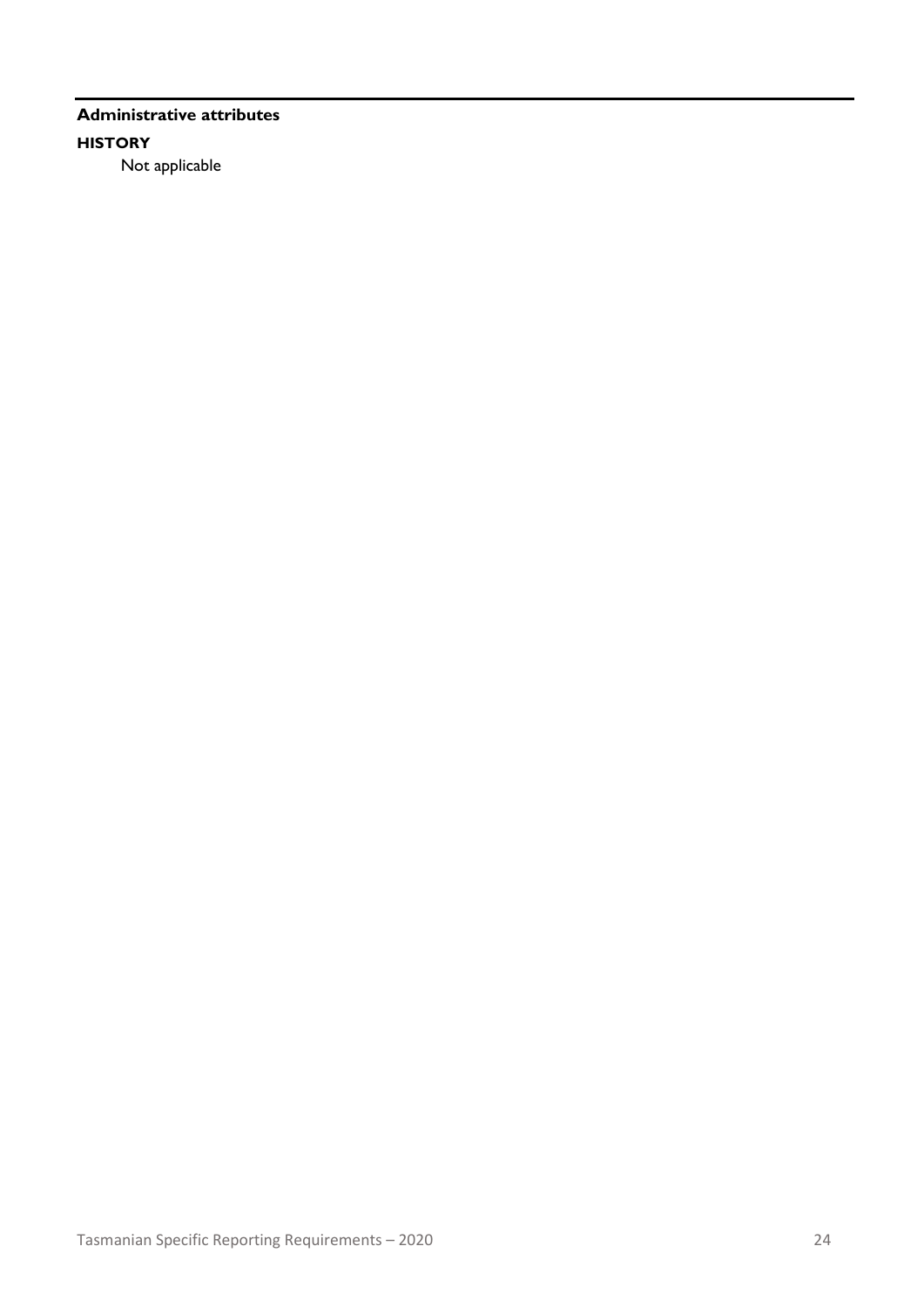#### <span id="page-27-0"></span>**DEFINITION**

The date the student commenced training activity in a particular program.

#### **CONTEXT**

To monitor payment of government subsidised training delivery and relevant expenditure trends.

#### **Relational attributes**

#### **FILES**

Program Completed (NAT00130)

# **RULES**

#### General:

The *Program Commencement Date* is a training activity date (not an enrolment or admission date). The *Program Commencement Date* will normally have the same value as the earliest *Activity Start Date* ever reported for a student enrolled in the same program.

A student enrolled in more than one program during a collection year may have a different *Program Commencement Date* for each Program Enrolment.

#### Specific:

The *Program Commencement Date* must not change from month to month or year to year for a specific Program Enrolment for a specific student who continues to remain enrolled and active in the program under the same funding arrangements.

For government subsidised training, the *Program Commencement Date* must be consistent with the *Purchasing Contract Identifier*.

#### **GUIDELINES FOR USE**

Not Applicable

#### **RELATED DATA**

Not Applicable

#### **TYPE OF RELATIONSHIP**

Not Applicable

#### **CLASSIFICATION SCHEME**

| alue            | ition'     |  |
|-----------------|------------|--|
| <b>DDMMYYYY</b> | Valid date |  |

#### **Question**

Not applicable

#### **Format attributes**

| <b>Value</b>         | <b>Description</b> |  |
|----------------------|--------------------|--|
| Length               |                    |  |
| Type                 | Date               |  |
| <b>Justification</b> | None               |  |
| Fill character       | None               |  |

#### **Administrative attributes**

#### **HISTORY**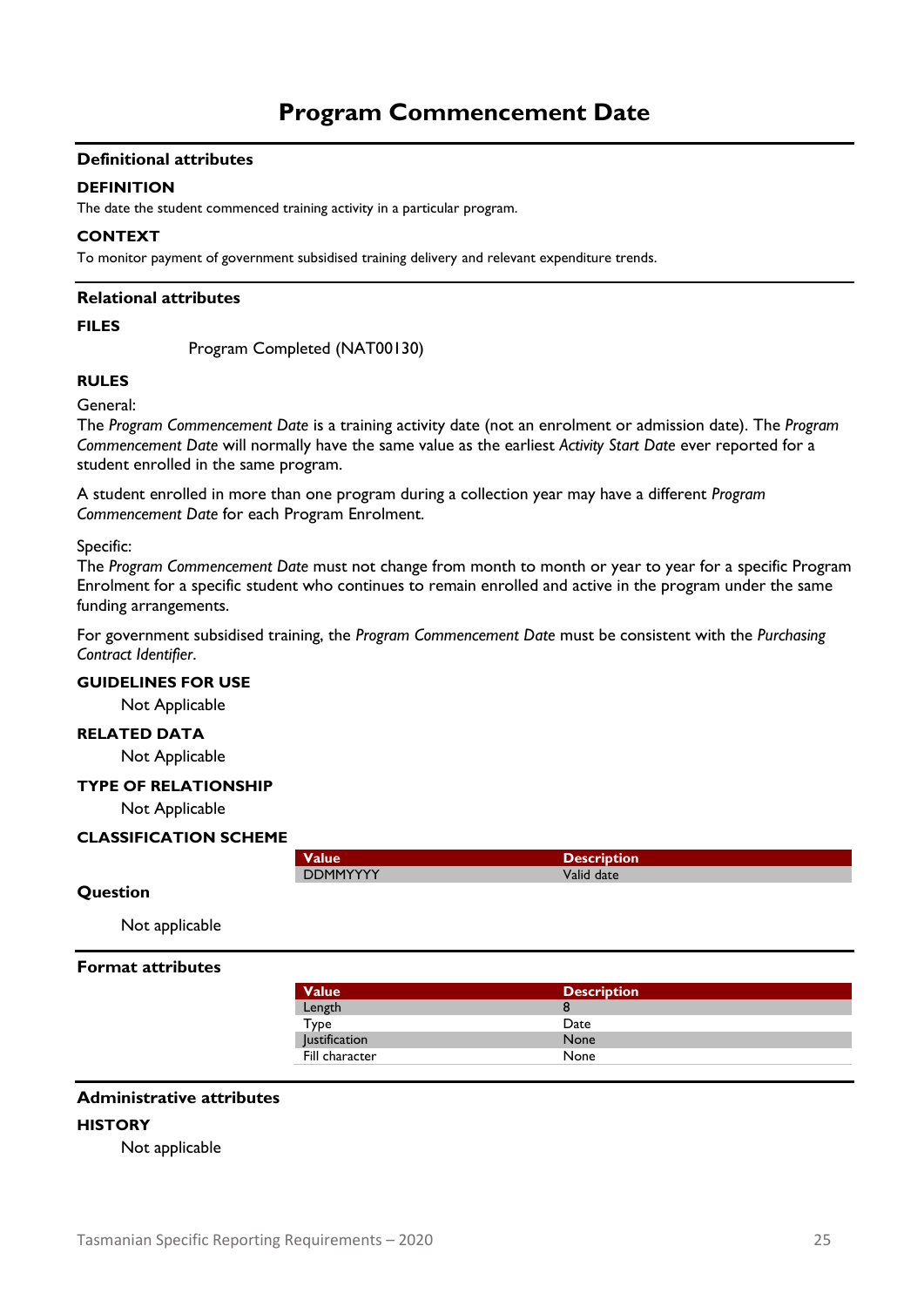#### <span id="page-28-0"></span>**DEFINITION**

The *Program Enrolment Identifier* links the NAT00120 and NAT00130 files

#### **CONTEXT**

To tie attributes of training in a Subject to attributes of the Program that the student is undertaking.

#### **Relational attributes**

#### **FILES**

Training Activity (NAT00120) and Program Completed (NAT00130)

#### **RULES**

General:

This identifier should remain unique to the combination of *Client Identifier*, *Program Identifier*, *Program Commencement Date* and *Purchasing Contract Identifier* once uploaded. If any of these values change for an identifier where activity has been successfully paid for, the submission will be rejected.

The structure for this element must be:

<{RTO National Code} {Unique ID}**>** where the Unique ID is a Student Management System generated code.

Specific:

This field may only be blank under the following circumstance:

NAT00120

– if there is no associated program that the subject forms part of (for example a subject only enrolment)

– if the enrolment relates to fee-for-service training activity

#### NAT00130

– if the enrolment is a subject-only enrolment

– if the enrolment relates to fee-for-service training activity

#### **GUIDELINES FOR USE**

Not Applicable

#### **RELATED DATA**

Not Applicable

#### **TYPE OF RELATIONSHIP**

Not Applicable

#### **CLASSIFICATION SCHEME**

| <b>Value</b> | <b>Description</b>                               |
|--------------|--------------------------------------------------|
|              | A unique Program Enrolment Identifier within the |
|              | NAT00130 (Program Completed) with one or         |
| Text         | more associated entries on the NAT00120          |
|              | (Training Activity) either in the current        |
|              | collection or a previous collection.             |

#### **Question**

Not applicable

#### **Format attributes**

| <b>Value</b>         | <b>Description</b> |
|----------------------|--------------------|
| Length               | 50                 |
| Type                 | Alphanumeric       |
| <b>Justification</b> | Left               |
| Fill character       | Space              |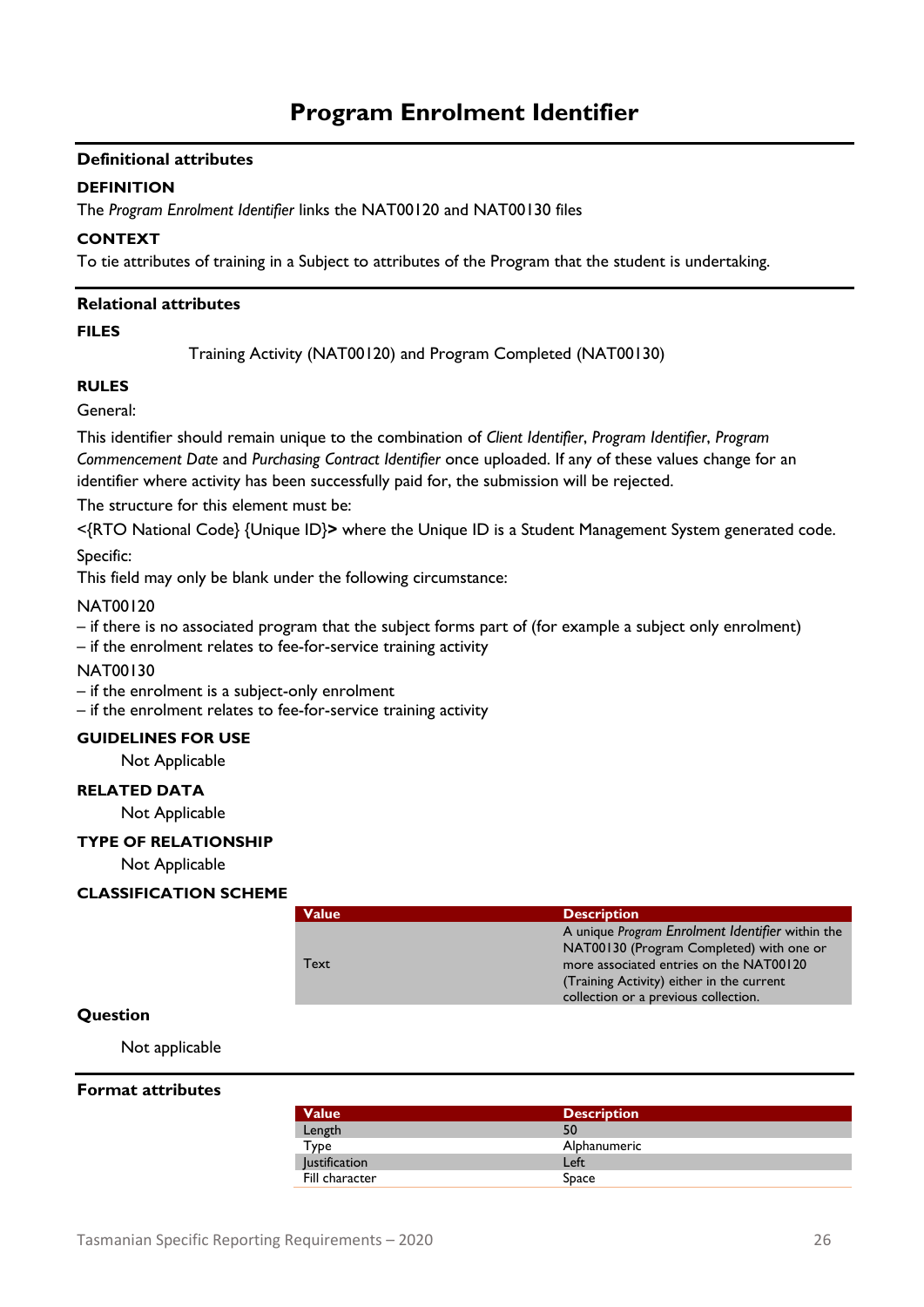### **Administrative attributes HISTORY** Not applicable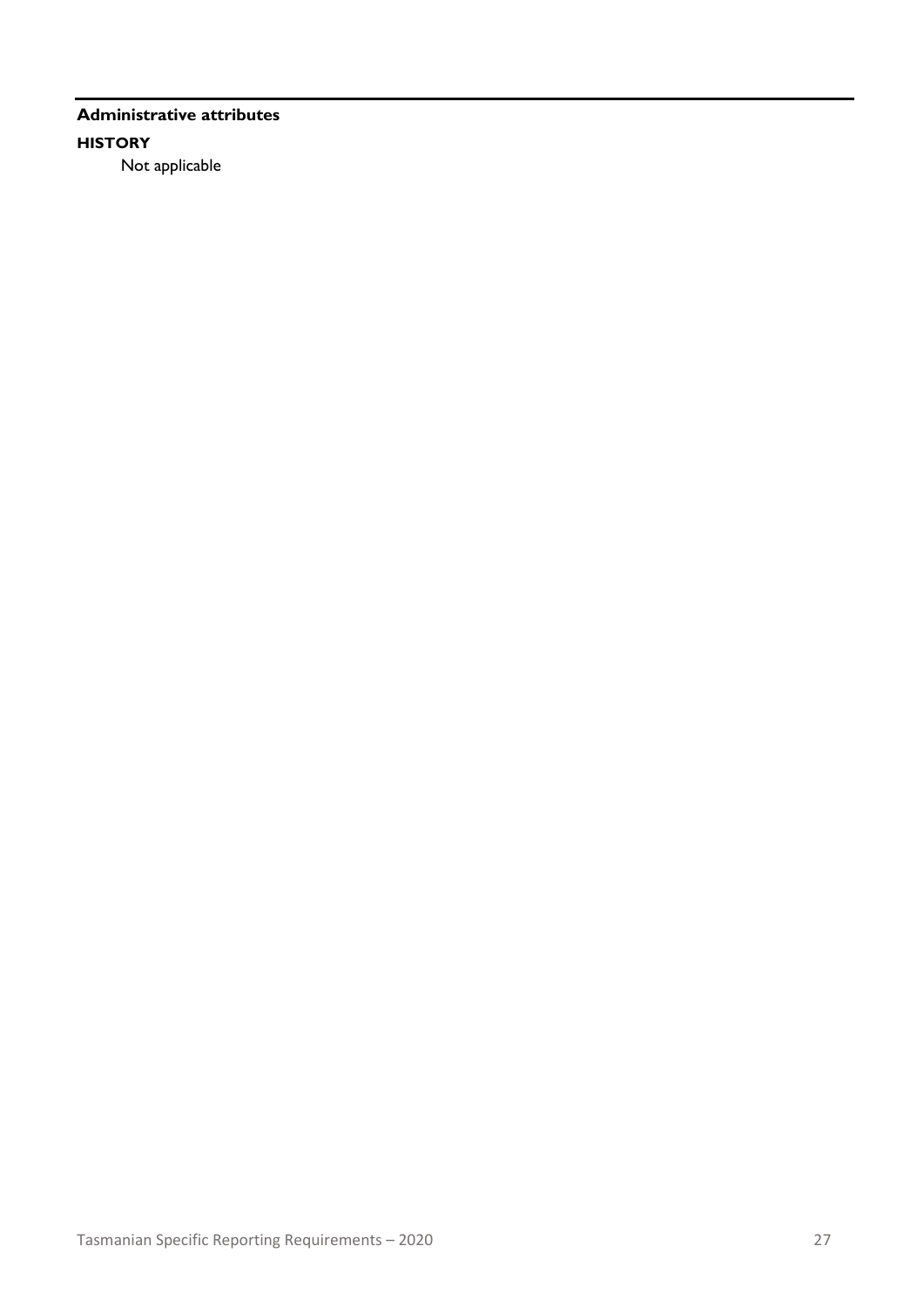#### <span id="page-30-0"></span>**DEFINITION**

*Program Status Identifier* identifies the status of a program a client is enrolled in.

#### **CONTEXT**

*Program Status Identifier* is used to determine program completion rates as well as manage purchasing contracts and funding commitments.

#### **Relational attributes**

**FILE**

Program Completed (NAT00130)

#### **RULES**

Specific:

#### **10 - Program completed (issued)**

'Program completed (issued)' is used when the client has successfully completed the program and the training organisation has issued the certificate/statement of attainment to the client. A program is determined to be completed when all requirements for the completion of the program, including on-the-job requirements, have been met. Completions for Australian Qualifications Framework (AQF) qualifications and courses are achieved when the client is eligible for the award to be conferred.

Records reported with this status will be displayed on the Unique Student Identifier (USI) transcript for nationally recognised training.

If a client has completed a program that entitles the client to receive more than one level of education for the program, only the highest level of education conferred for that program should be reported with this code.

#### **20 - Program completed (not issued)**

'Program completed (not issued)' is used when the client has successfully completed the program but the training organisation has not issued the certificate/statement of attainment to the client. A program is determined to be completed when all requirements for the completion of the program, including on-the-job requirements, have been met. Completions for Australian Qualifications Framework (AQF) qualifications and courses are achieved when the client is eligible for the award to be conferred.

Records reported with this status will be displayed on the Unique Student Identifier (USI) transcript for nationally recognised training.

If a client has completed a program that entitles the client to receive more than one level of education for the program, only the highest level of education conferred for that program should be reported with this code.

#### **30 – In training**

'In training' is used when the client has commenced training in a program and has not as yet reached a final outcome for the program (and therefore none of the other Program Status codes are applicable).

*Date program completed* **should not** be reported for this code.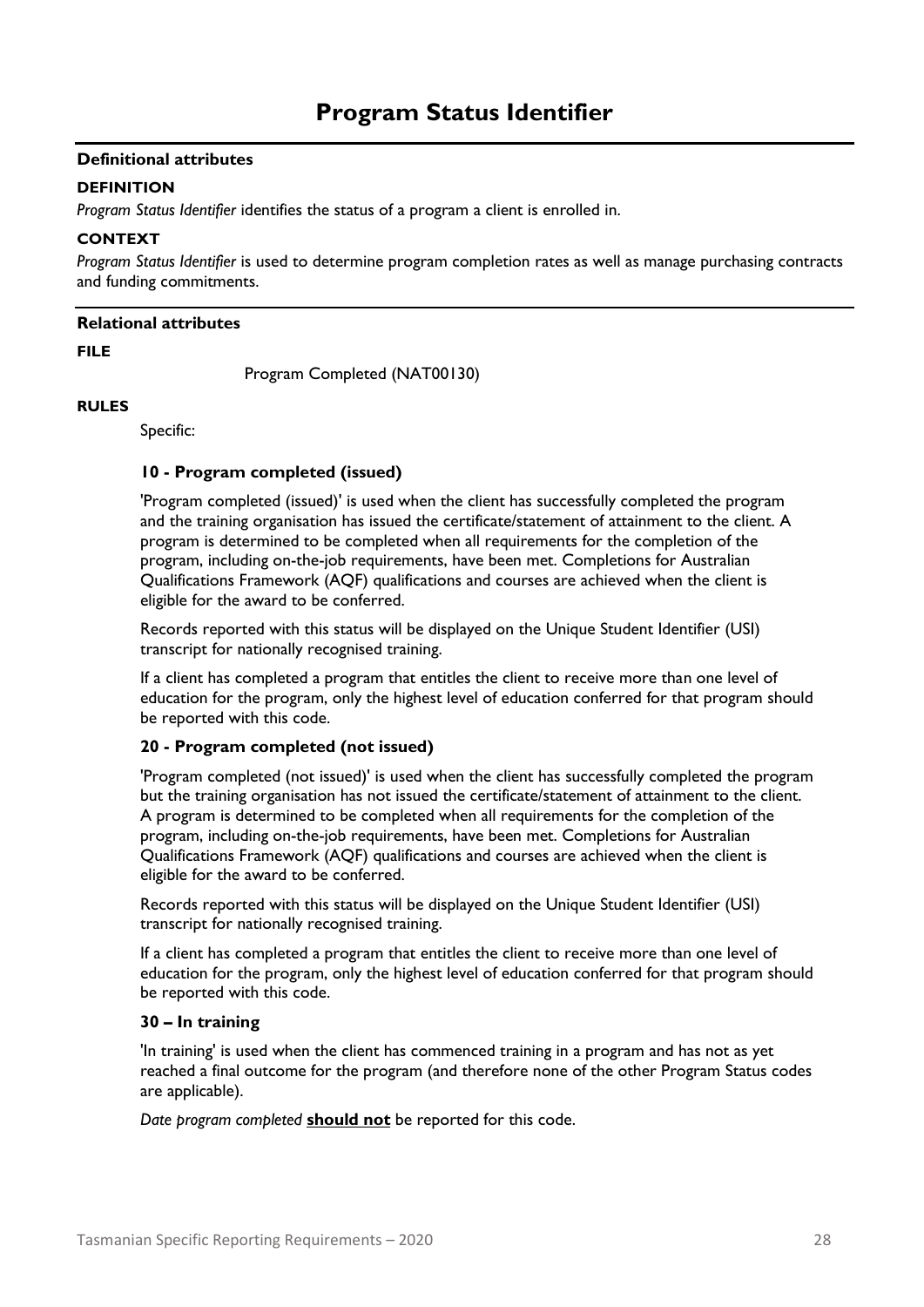#### **40 - Withdrawn - Official**

'Withdrawn – Official' is used when a client has finished their training without successfully completing any program and has notified the RTO of their withdrawal.

*Date program completed* **should not** be reported for this code.

#### **41 - Withdrawn - Apparent**

'Withdrawn – Apparent' is used when a client has not successfully completed the program, but has not officially notified the RTO of their withdrawal. The Client has lost contact with the RTO and the RTO is assuming a withdrawal. This code covers both scenarios where the client has opted to stop training and where the training has ceased through no fault of the client (e.g. RTO closure).

*Date program completed* **should not** be reported for this code.

#### **42 - Withdrawn - Deferred**

'Withdrawn – Deferred' is used when a client has finished their training without successfully completing any program and has notified the RTO of their intension to defer training to a later date.

*Date program completed* **should not** be reported for this code.

#### **50 – Withdrawn - Completion of lower level of program**

'Withdrawn - Completion of lower level of program' is used when a client has withdrawn from the program they were originally enrolled in, having successfully completed a lower level of education within the program, e.g. the client was originally enrolled in a Certificate IV but exited having successfully completed a Certificate III.

This code must be used with the *Program identifier* of the client's original enrolment.

Activity listed with this code in an AVETMISS data submission will not be included on Unique Student Identifier transcripts and not counted separately in national reports from NCVER.

*Date program completed* **should not** be reported for this code.

#### **70 - Superseded program**

'Superseded program' is used when training activity started in a program which has since been superseded, and the client has been transferred into the superseding program.

This code should not be selected until the training activity has commenced in the replacement program.

Activity listed with this code in an AVETMISS data submission will not be included on Unique Student Identifier transcripts and not counted separately in national reports from NCVER.

*Date program completed* **should not** be reported for this code.

#### **85 – Not yet started**

This is a preliminary outcome code that may be used when the client has enrolled in a program, but has not yet commenced training.

It is not compulsory for 'Not yet started' activity to be included in an AVETMISS data submission, but the code is available for use to accommodate some student management system or state training authority requirements.

Activity listed with this code in an AVETMISS data submission will not be included on Unique Student Identifier transcripts and not included in any national reports from NCVER.

*Date program completed* **should not** be reported for this code.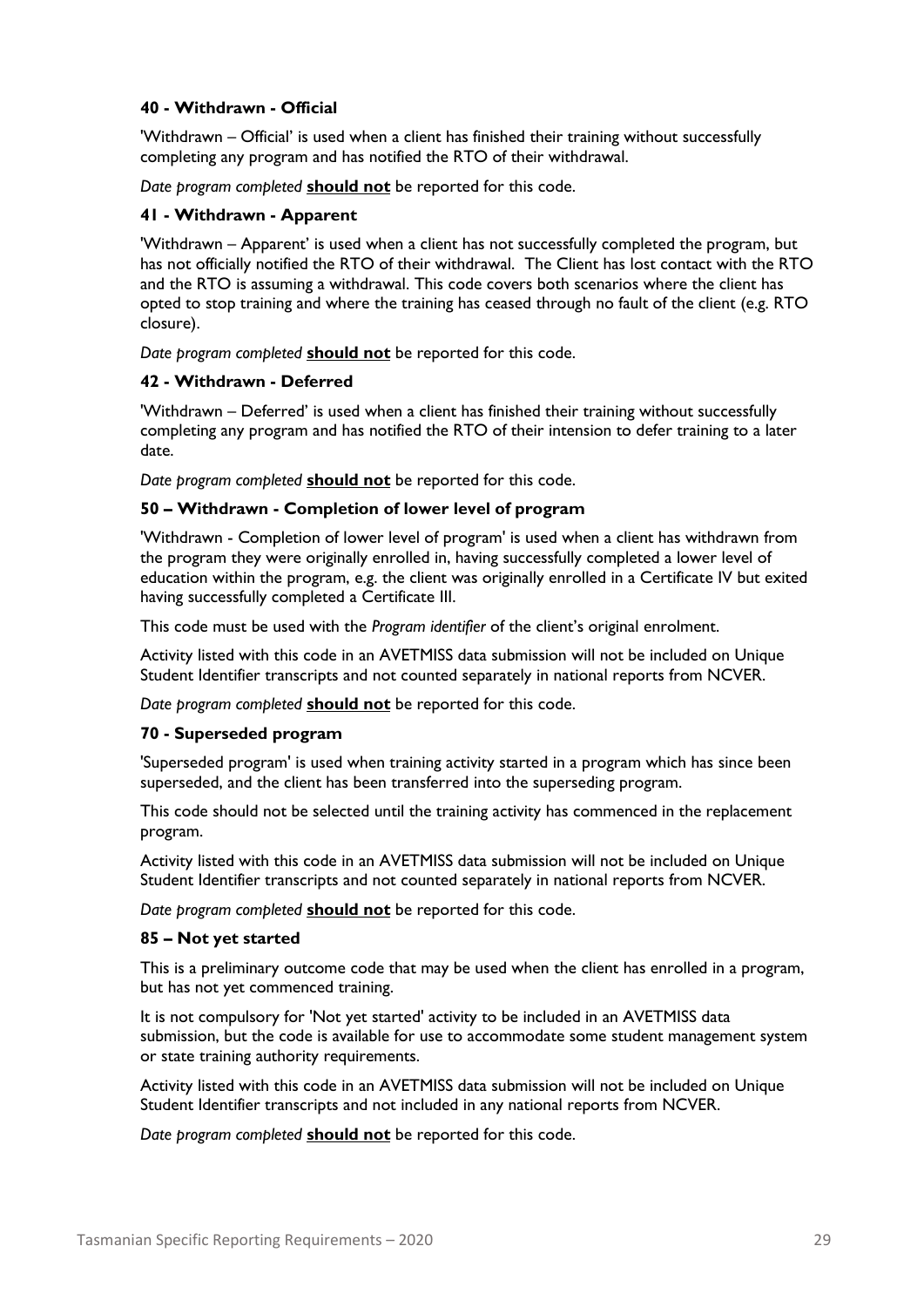#### **GUIDELINES FOR USE**

When *Issued Flag* is Y the Program Status Identifier must be 10.

When *Date program completed* is reported the Program Status Identifier must be 10 or 20.

#### **RELATED DATA**

Not Applicable

#### **TYPE OF RELATIONSHIP**

Not Applicable

#### **CLASSIFICATION SCHEME**

| <b>Value</b> | <b>Description</b>                               |  |
|--------------|--------------------------------------------------|--|
| 10           | Program completed (issued)                       |  |
| 20           | Program completed (not issued)                   |  |
| 30           | In training                                      |  |
| 40           | Withdrawn - Official                             |  |
| 41           | Withdrawn - Apparent                             |  |
| 42           | Withdrawn - Deferred                             |  |
| 50           | Withdrawn - Completion of lower level of program |  |
| 70           | Superseded program                               |  |
| 85           | Not yet started                                  |  |
|              |                                                  |  |

#### **QUESTION**

Not applicable

#### **Format attributes**

| <b>Value</b>         | <b>Description</b> |
|----------------------|--------------------|
| Length               |                    |
| Type                 | Alphanumeric       |
| <b>Justification</b> | None               |
| Fill character       | None               |

#### **Administrative attributes**

#### **HISTORY**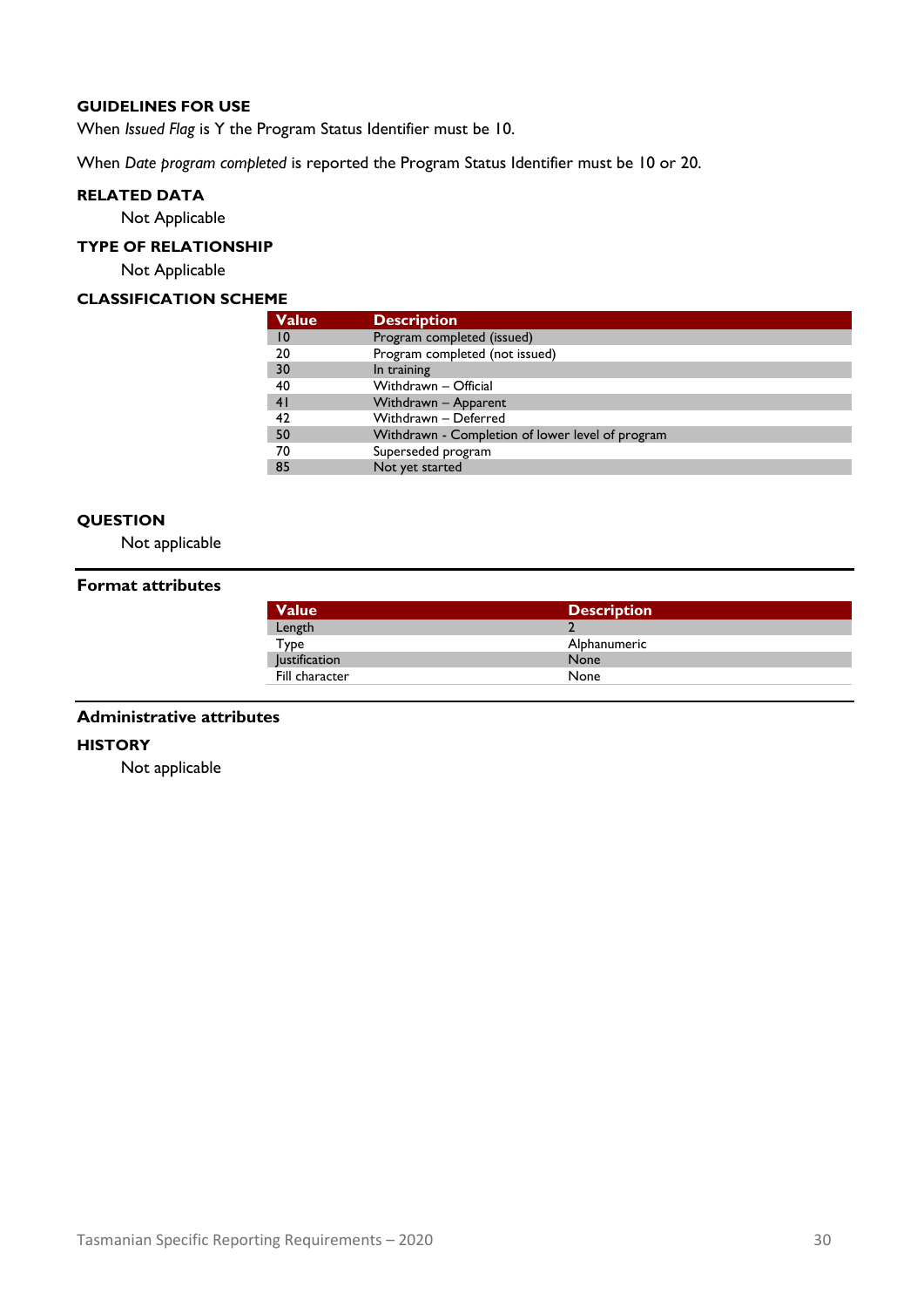#### <span id="page-33-0"></span>**DEFINITION**

*Purchasing contract identifier* uniquely identifies the purchasing or funding contract between the state or territory training authority and the registered training organisation.

#### **CONTEXT**

To facilitate management of purchasing contract activity and payment for government subsidised training.

#### **Relational attributes**

#### **RULES**

Referred to as the 'PCID', this is a reference number allocated to a Funding Agreement Schedule. Reporting the PCID is required to trigger funding allocation and payment.

#### **GUIDELINES FOR USE**

Not applicable

#### **RELATED DATA**

*Funding source — state training authority* 

#### **TYPE OF RELATIONSHIP**

The *Purchasing contract identifier* is mapped to the *Funding source — state training authority* as outlined in the downloadable '*State Funding Source Codes'* document available on the Skills Tasmania website: <https://www.skills.tas.gov.au/funding/paymentandreporting>

#### **CLASSIFICATION SCHEME**

| <b>Value</b> | <b>Description</b>                                                                                                                                          |
|--------------|-------------------------------------------------------------------------------------------------------------------------------------------------------------|
| Text         | Code that identifies the purchasing contract ID<br>(PCID) between the state or territory training<br>authority and the registered training<br>organisation. |
|              |                                                                                                                                                             |

#### **QUESTION**

Not applicable

#### **Format attributes**

| <b>Value</b>         | Description  |
|----------------------|--------------|
| Length               |              |
| Type                 | Alphanumeric |
| <b>Justification</b> | Left         |
| Fill character       | Space        |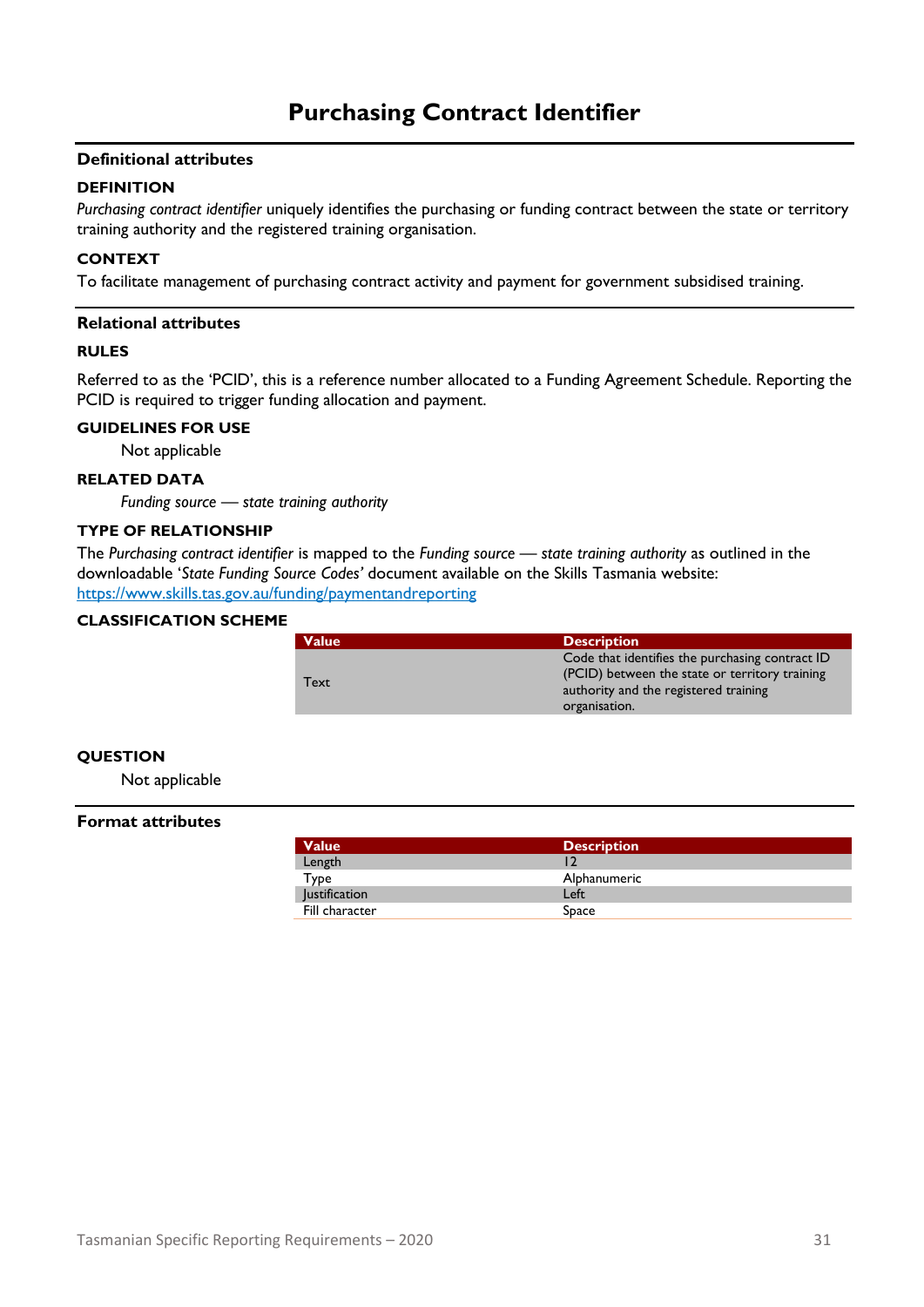# <span id="page-34-0"></span>Additional enrolment questions

There are only two questions required that are additional to the standard enrolment questions example form published by the National Centre for Vocational Education Research (NCVER). These two questions are for students who indicate that they are employed or self-employed. They do not apply for students who indicate that they are unemployed or not seeking employment.

|                                                       | □ | A - Agriculture, Forestry and Fishing              |
|-------------------------------------------------------|---|----------------------------------------------------|
|                                                       | □ | <b>B</b> - Mining                                  |
|                                                       | □ | C - Manufacturing                                  |
|                                                       | □ | D - Electricity, Gas, Water and Waste Services     |
|                                                       | п | <b>E</b> - Construction                            |
|                                                       | П | <b>F. Wholesale Trade</b>                          |
|                                                       | п | <b>G</b> - Retail Trade                            |
| Which of the following classifications BEST describes | □ | <b>H</b> - Accommodation and Food Services         |
| the Industry of your current Employer?                | □ | 1 - Transport, Postal and Warehousing              |
| (Tick ONE box only)                                   | □ | J - Information Media and telecommunications       |
|                                                       | П | <b>K</b> - Financial and Insurance Services        |
|                                                       | □ | L -Rental, Hiring and real Estate Services         |
|                                                       | □ | M -Professional, Scientific and Technical Services |
|                                                       | □ | N - Administrative and Support Services            |
|                                                       | □ | O - Public Administration and Safety               |
|                                                       | □ | P-Education and Training                           |
|                                                       | □ | Q - Health Care and Social Assistance              |
|                                                       | П | <b>R</b> - Arts and recreation Services            |
|                                                       | п | <b>S</b> - Other Services                          |

| Which of the following classifications BEST describes | I – Managers<br>□<br>2 – Professionals<br>П<br>3 – Technicians and Trade Workers<br>П                                     |
|-------------------------------------------------------|---------------------------------------------------------------------------------------------------------------------------|
| your current occupation?<br>(Tick ONE box only)       | 4 – Community and Personal Service Workers<br>□<br>5 - Clerical and Administrative Workers<br>П<br>6 – Sales Workers<br>П |
|                                                       | 7 - Machinery Operators and Drivers<br>□                                                                                  |
|                                                       | 8 - Labourers                                                                                                             |
|                                                       | 9 – Other                                                                                                                 |
|                                                       |                                                                                                                           |